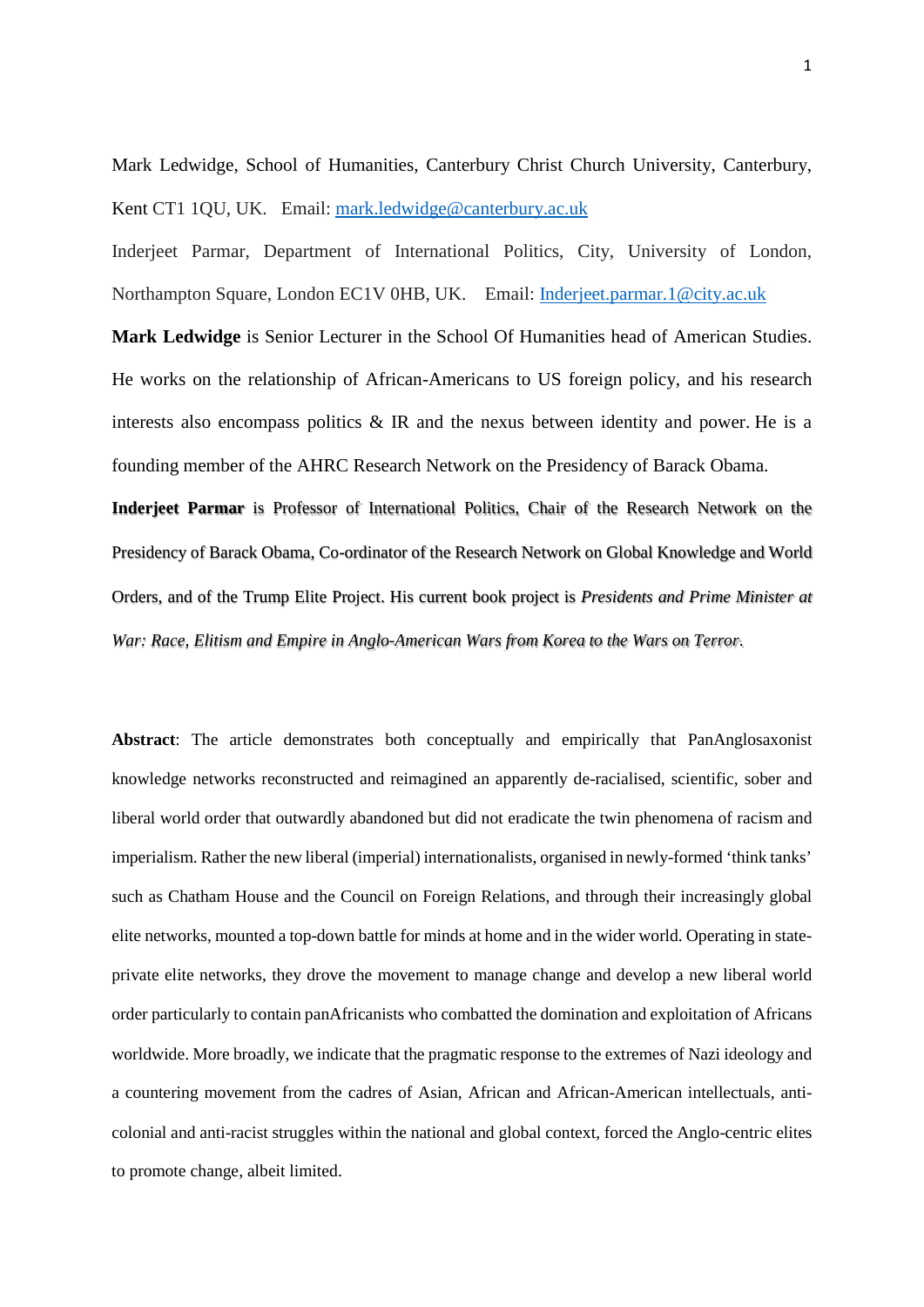**Key words**: PanAnglosaxonism, PanAfricanism, knowledge networks, elite power, racialization, liberal imperial internationalism

# **Clash of Pans: PanAfricanism and PanAnglosaxonism and the Global Colour Line, 1919- 1945**

## **INTRODUCTION**

Liberal internationalism, long celebrated as the incubator of the 'long peace' resulting from a rules-based order founded on an open, inclusive international system since 1945, was born fighting, is steeped in hierarchy, and saturated with mindsets that are racial, elitist and imperial. It was also initially conceived on the defensive, in a post-1918 world spiralling "out of control", an Anglo-American hegemonic project/mission to manage, contain and channel fundamental change wrought by war, nationalism, anti-colonial resistance, and socialist revolution. Liberal internationalism, is frequently depicted as a progressive and idealistic era in global politics, as opposed to a panAngloSaxonist<sup>[1](#page-23-0)</sup> conception of power, was exclusionary and self-interested, and embedded within new practices of transnational elite power.

This article argues that the Wilsonian moment was also a Lenin moment, a Gandhi moment, Du Bois's pan-African moment, and also influenced the development of Chinese antiimperialism, nationalism and communism. Hence, the responses of liberal (imperial) internationalists were a combination of offense and management, coercion and persuasion, violence, socialisation and incorporation. The article demonstrates both conceptually and empirically that PanAnglosaxonist knowledge networks reconstructed and reimagined an apparently de-racialised, scientific, sober and liberal world order that outwardly abandoned but did not eradicate the twin phenomena of racism and imperialism. Rather the new liberal (imperial) internationalists, organised in newly-formed 'think tanks' such as Chatham House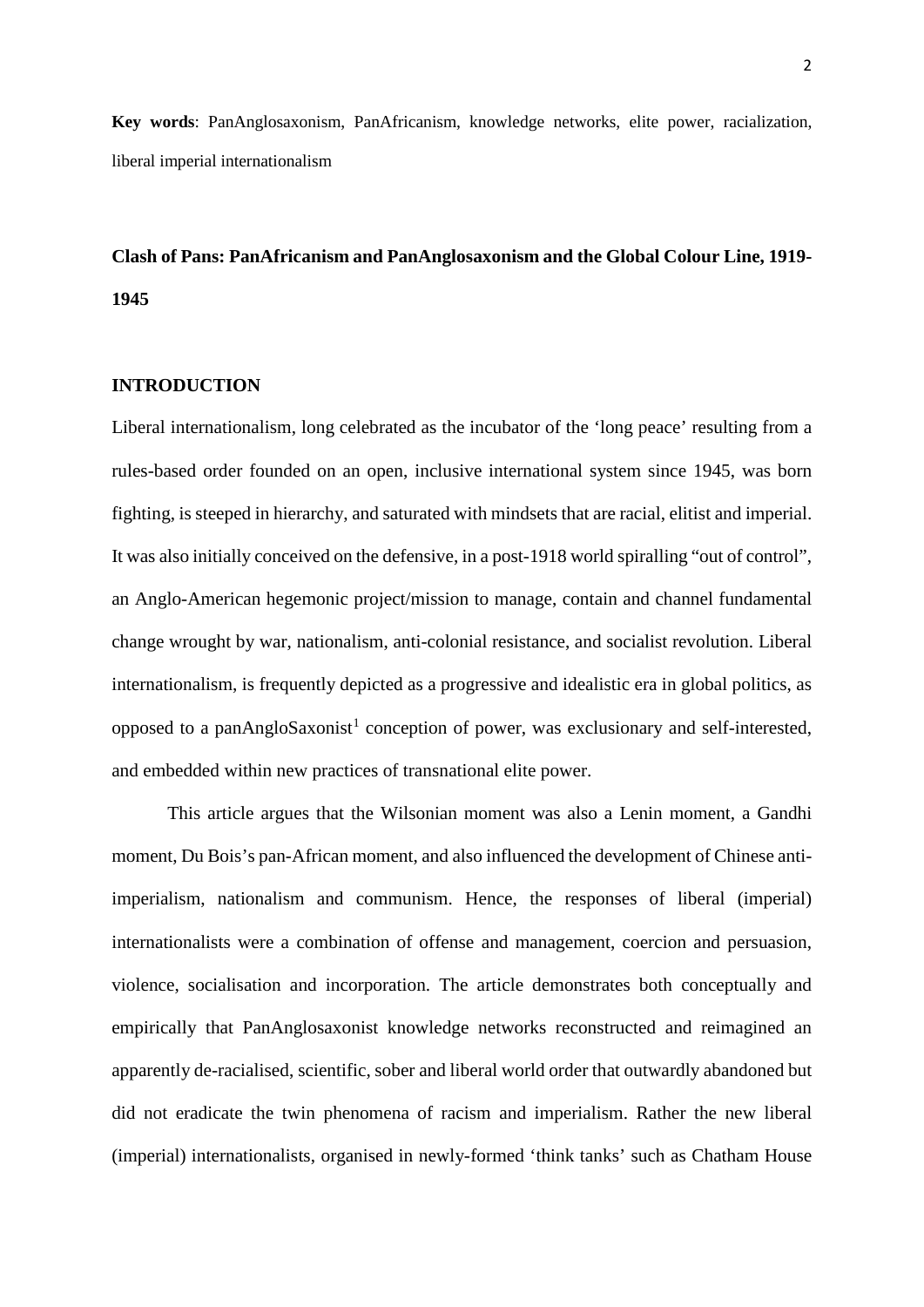and the Council on Foreign Relations, and through their increasingly global elite networks, mounted a top-down battle for minds at home and in the wider world. Operating in state-private elite networks, they drove the movement to manage change and develop a new liberal world order. Additionally, counter-hegemonic assaults initiated by diaspora Africans combatted the intellectual, militarist and economic exploitation of Africans worldwide via a pan-Africanist offensive. The pan-Africanist counter offensive was rooted in the analysis of W.E.B Du Bois, the controversial and pre-eminent African-American scholar who stated that the problem, "of the Twentieth Century is the...…. Colour-line". Du Bois, as did Marcus Garvey, recognised that race and imperialism had been interwoven into the very fabric of both national and international politics. Although Du Bois and Garvey were reared and came to prominence (first) within the "English-speaking world" i.e., the Anglo-sphere, they knew that its ideological foundations were erected on the concept of western and white supremacy. Thus from the early part of the 20<sup>th</sup> century the European diaspora was forced to contend with a racially defined movement that sought to reverse the global order that was arguably partially responsible for birthing it. Here we suggest that the pragmatic response to the extremes of Nazi ideology was preceded by an earlier countering racial consciousness from cadres of Asian, African and African American intellectuals, anti-colonial and anti-racist struggles within the national and global context, which forced the Anglo-centric and Euro-centric elites to promote change, albeit limited.

As such the world did not and could not continue in the old way – it had to be reimagined to project an image of change – of empire into commonwealth, imperialism into internationalism, overt biological racism into subliminal racism through 'the silent war', hierarchy into equality. But the story is messy and not linear (Furedi, 1998; Hobson, 2012). Negotiating and navigating change and 'hegemony' is a project that never ends as every component of the historic bloc, let alone its opponents and enemies, is actively engaged in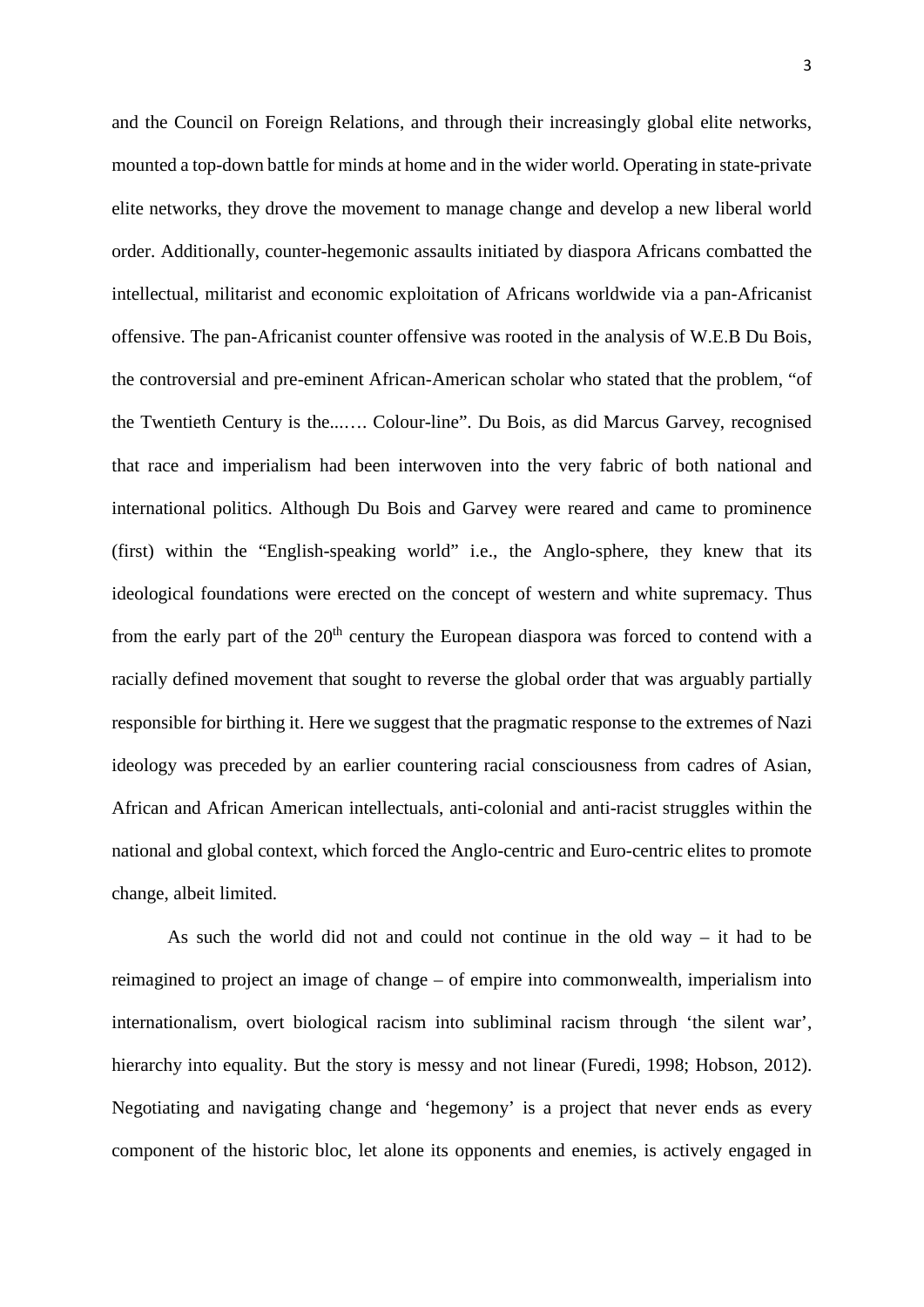tussles for position. Ultimately this article will point out the internal and external rivalries that accompanied the clashes and quest for power between the Pan-movements at critical junctures in international relations such as 1919, 1935, 1945, and beyond.

The article is structured thus: it begins with a brief historical contextualisation of the era of western/white supremacy and the crisis that ensued with World War I and its aftermath. It then moves to examine the panAngloSaxonists who formed the principal vehicles for managing change and countering rival concepts and movements by describing the elitism and world views of Chatham House and the CFR, formed in Paris 1919 as two branches of a single organisation. It was those organisations that led the movement to reimagine empire as commonwealth, imperialism as internationalism, hierarchy as formal equality, and overt racial superiority theory transformed to "race silence". Key founders of the nascent field of academic international relations, CH and CFR leaders agreed with Du Bois that the principal problem of world politics was management of the global colour line. The article then provides an outline of the worldviews and activities of pan-Africanists as they developed alternatives and challenges to panAngloSaxonist strategies. We present and analyse several cases of points of contact between the rival 'pans' to demonstrate their rivalries in action – at Paris 1919, with the outbreak of the Italo-Abyssinain war in 1935, and the deliberations surrounding the formation of the United Nations, 1944-45. Therefore, we conclude that the interwar years, the initial period in which the main contours of liberal internationalism developed, rather than representing a failed interregnum, represented the end of an old era of overt imperial and racial world order and ushered in an embryonic system that came to full fruition after 1945 – still racialized, imperial and hierarchical, but with a new language, institutional framework, and less overt, or formal, power.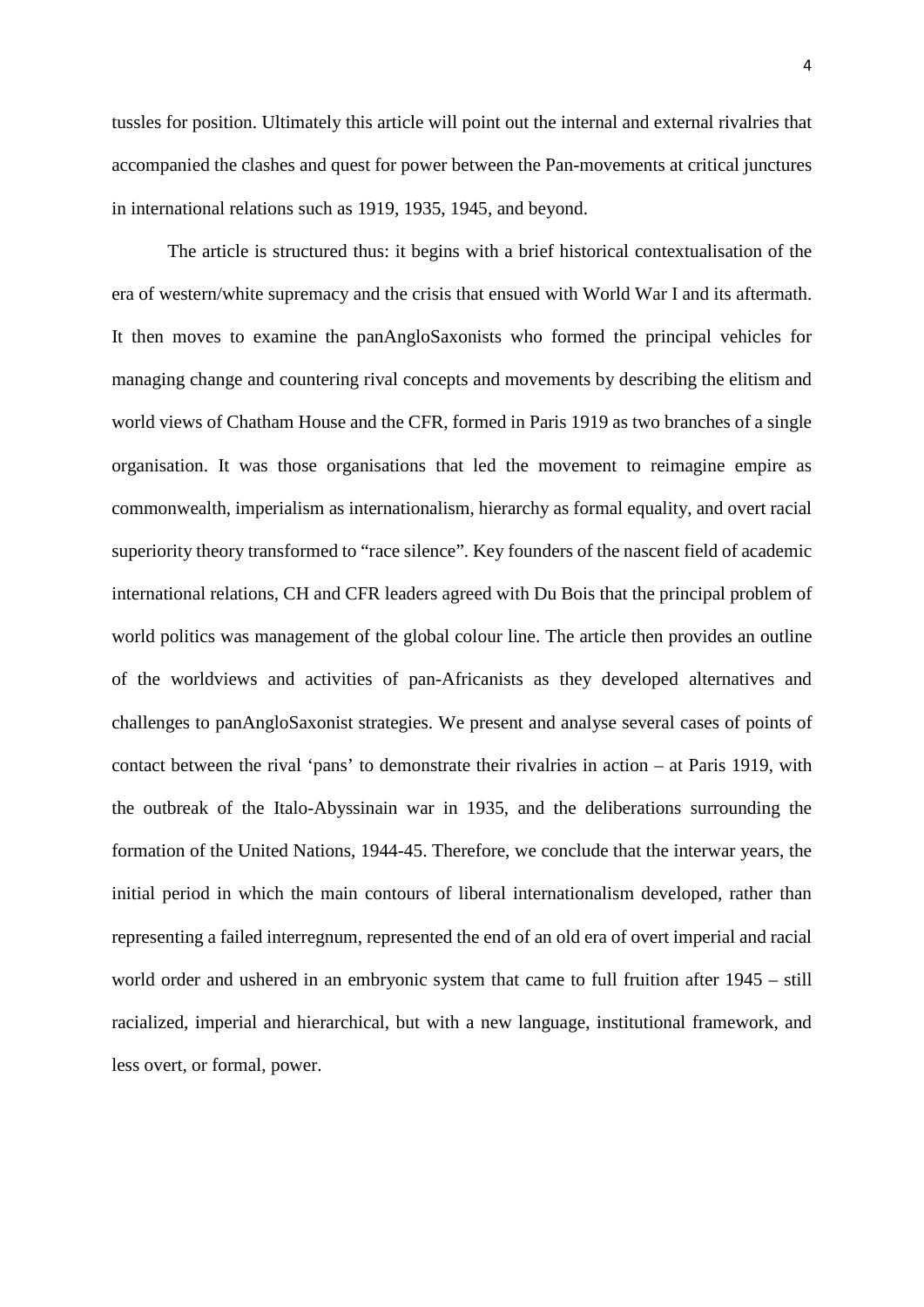The first section of this article identifies the origins of the colour line and the associated attitudes of racial, cultural and religious superiority that helped fuel and rationalise Western expansionism.

### **EUROPE, ISLAM AND THE RACIAL COLOUR-LINE**

Many mainstream discussions regarding the hierarchical social construct called "race" proceed from a familiar premise, whereby, European dominance in regard to non-white populations is couched in a manner implying their subordination could be attributed to their racial, cultural, technological and military inferiority. This is particularly glaring in relation to Africans who, despite the magnitude of Africa's contribution to world history, have generally been characterised as playing a minor role (Walker, 2006; Asante, 2007; Diop, 1974). In contrast to this, Africans have been assigned a central role in Europeans' racial discourses and the construction of the colour-line.

Although the colour line has been outlined by scholars and activists such as W.E.B. Du Bois, Winthrop Jordan, JA Rogers and Frantz Fanon, it is still frequently neglected in foreign affairs and IR scholarship (Ledwidge, 2013; Vitalis, 2015; Chinweizu, 1987). The thrust of the colour line thesis is that an ascendant Europe authored a complex power system that used their own phenotypical and cultural attributes to create a racial template to construct an overt and covert form of coding that could be employed as a discriminatory rationale to justify their pursuit of non-whites' labour-power and resources (McCarthy, 2009, 24; Krenn, 2006, 6). Here, racism and white supremacy transcend the realm of feelings as they represent a functional set of behaviours designed to define and promote power relations to secure Europeans' political and economic interests (Ture et al, 1992, 3; Ledwidge, 2014, 6).

While, most scholars trace the genesis of the racial paradigm to the rise of Europe during the 1400s, tensions regarding race and culture began in an earlier phase of European history. A key variable in Europe's construction of the colour-line began in 711 AD when the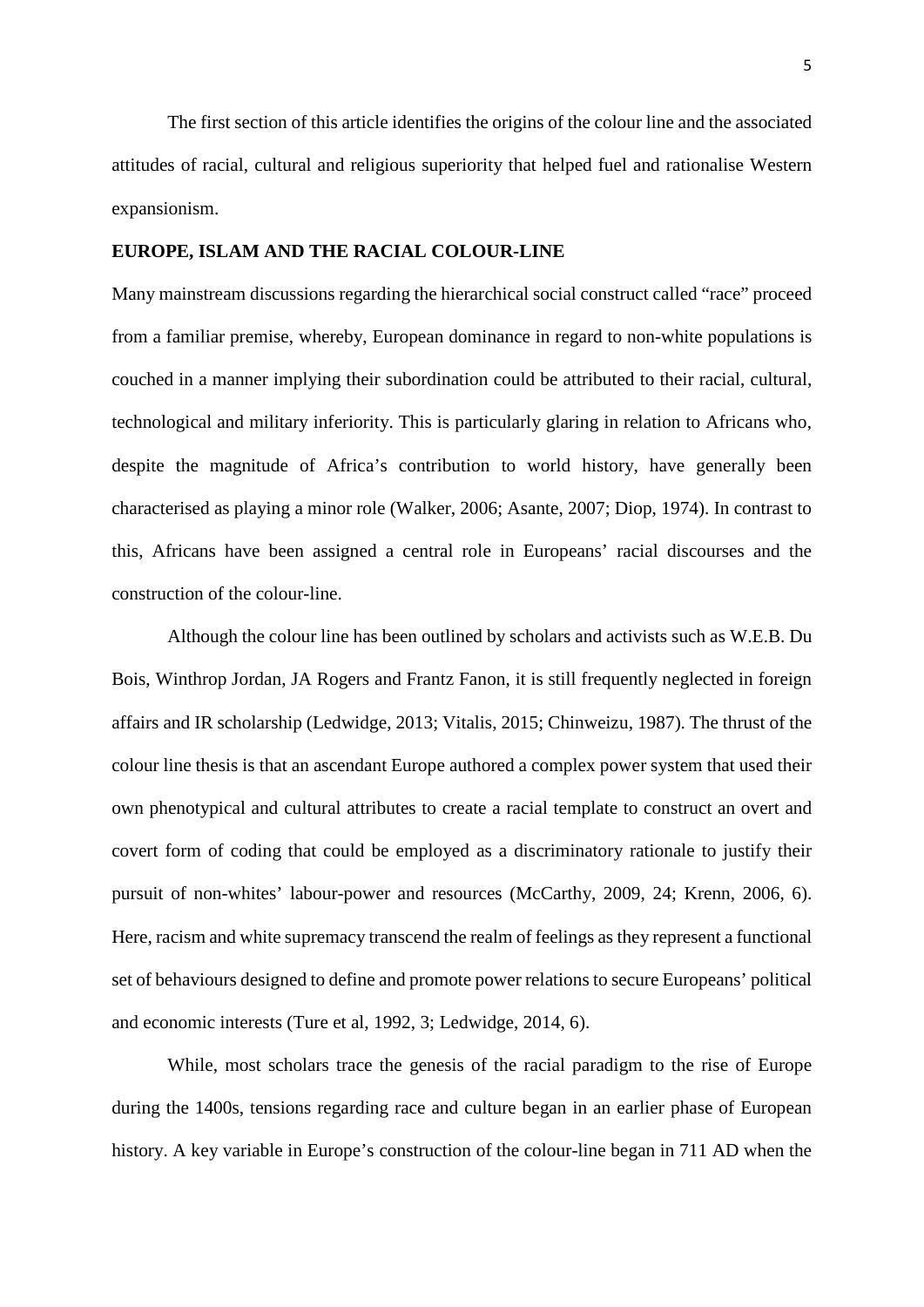great black general, Tarik-Bin-Ziad, left North Africa, crossed the straits of Hercules (which were renamed the Gabel Tariq, the Hill of Tarik - the rock of Gibraltar) and commenced the Moorish conquest of Spain and parts of Portugal (Lugard, 1996, 29; Van Sertima et al, 1992, 54; Jackson, 1990, 128).

Tarik's actions initiated the several centuries-long reign of Moorish North Africans (Van Sertima et al, 199[2](#page-24-0); Lugard, 1996; Jackson, 1990)<sup>2</sup> and Arabs over a "white" populace. Significantly European historians have under acknowledged the role the Moors played in introducing advanced scientific, scholastic and cultural knowledge into a relatively backward Europe (Karenga, 2002). Although the Moors did not impose a racial hierarchy on the Spanish, their Spanish subjects developed a religious and racialised Christian ideology that was anti-African and anti-Islamic which fuelled their revolutionary zeal (Clarke, 1998, 28). Thus, with the strategic marriage between King Ferdinand and Isabella (1469) and the conquest of Granada, the last Moorish strong hold in 1492, the defeat of the Moors gave way to the intense colour coded, racial and religious purge exemplified by the Spanish inquisition (Clarke, 1998, 28) that sentenced the Moors to conversion, death, expulsion and enslavement (Karenga, 2002, 114; Van Sertima et al, 1992, 54; Jackson, 1990, 358). Spain and Portugal adopted an evolving racial worldview which when combined with the scientific, nautical and military expertise gleaned from the Moors, laid the basis for their militarised, economic, political, colour orientated and deeply ideological assault on the world. The enslavement, genocide and colonisation, that the Catholic and Protestant nations of Europe imposed on the Americas, Africa, Asia and the Pacific was uniquely infused with an imperialistic and racial worldview.

Despite fierce opposition from indigenous populations between the  $14<sup>th</sup>$  and  $20<sup>th</sup>$ centuries European nation states amassed vast empires. Arguably 1900, the date Du Bois made his signature speech regarding the colour-line, represented the zenith of Europe's global dominance, the closing of the global frontier whereby imperial fervour would be unleashed on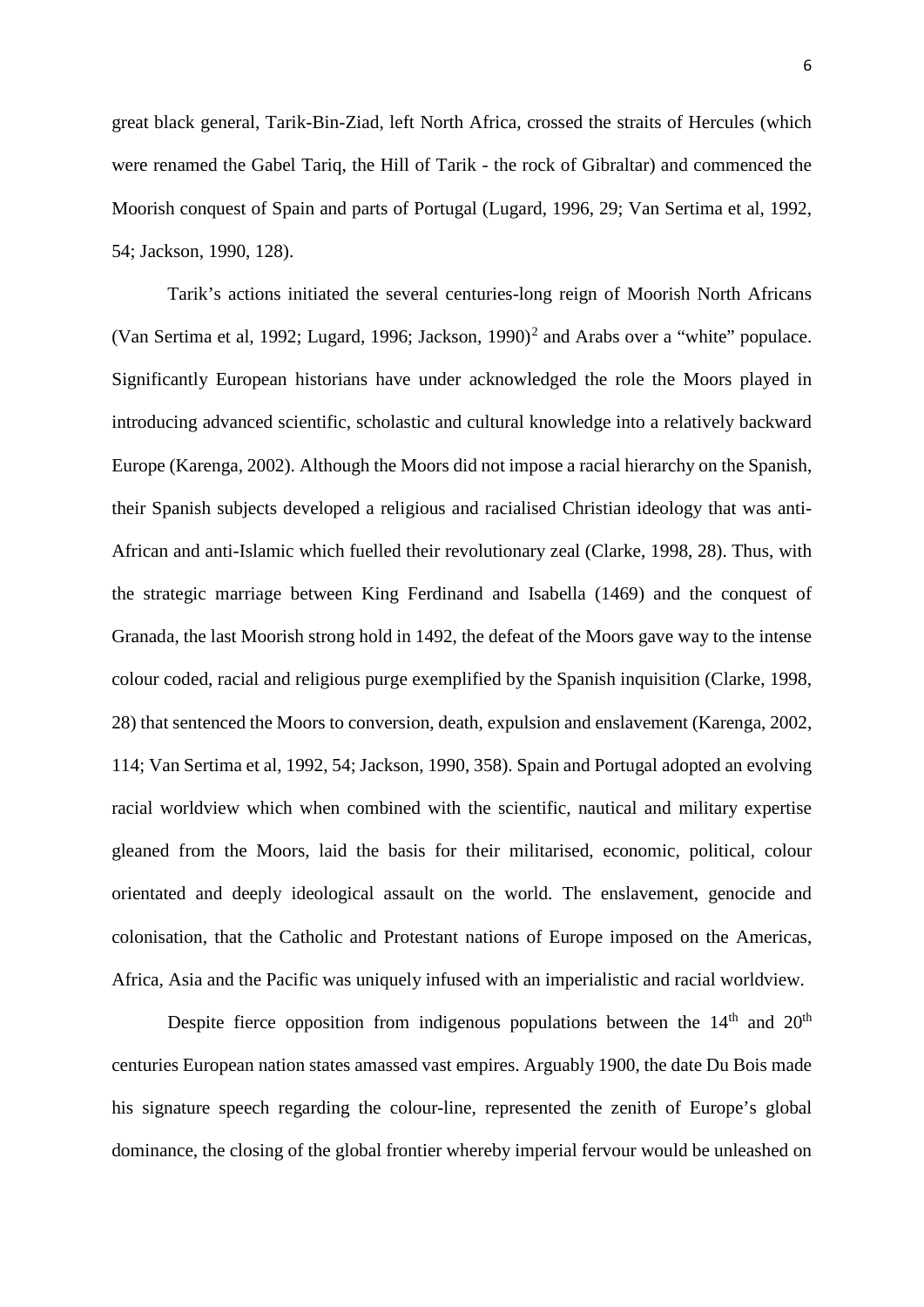other Europeans. Heightened greed and militarism precipitated deadly rivalries for the possession, access to, or retention of the colonies, especially as the stakes were raised further due to the rise of Japan and Russia. It is not an over-simplification to argue that WWI was an international crisis triggered by Europe's complex system of alliances and the supposition that aside from Japan, Ethiopia and Russia all other non-western actors had been subjugated by the global system of white supremacy. The West plunged itself into a suicidal contest to establish which state or states would assume the mantle of global leadership, depleting its vitality and alerting their colonial subjects, many of whom had served in Western armies, to the tenuous nature of Western power (Lauren, 1996, 81; Furedi, 1988, 40).

White supremacy was an integral weapon in Europe's imperial arsenal that in relative terms helped to unify whites against the racialised other. The idea (and practices) associated with the colour line were designed to convince people of colour that white power was unassailable in addition to preventing internal disputes between Europeans from destabilising the racial status quo (Ledwidge, 2014, 10; Roediger, 1995, 12). Still at no stage was White supremacy ever assured without the hierarchical imposition of power in all of its permutations. However in terms of success, British proficiency was noteworthy in regard to imperialist expansion and in the particularistic construction of an Anglo-centric depiction of whiteness, which provided the rationale for the creation of the Anglos-sphere (Krenn, 2006, 9; Vucetic, 2011, 3). In particular the British and their WASP counterparts in America would adopt a calculated and covert approach to managing the colour-line in the aftermath of WW1.

# **PANANGLOSAXONISM MOVES TO MANAGE IMPERIAL CRISIS, COMBAT RIVAL 'PANS'**

The Paris Peace conferences following World War I and the Bolshevik revolution were the site, then, of global crisis management through the construction of new forms of international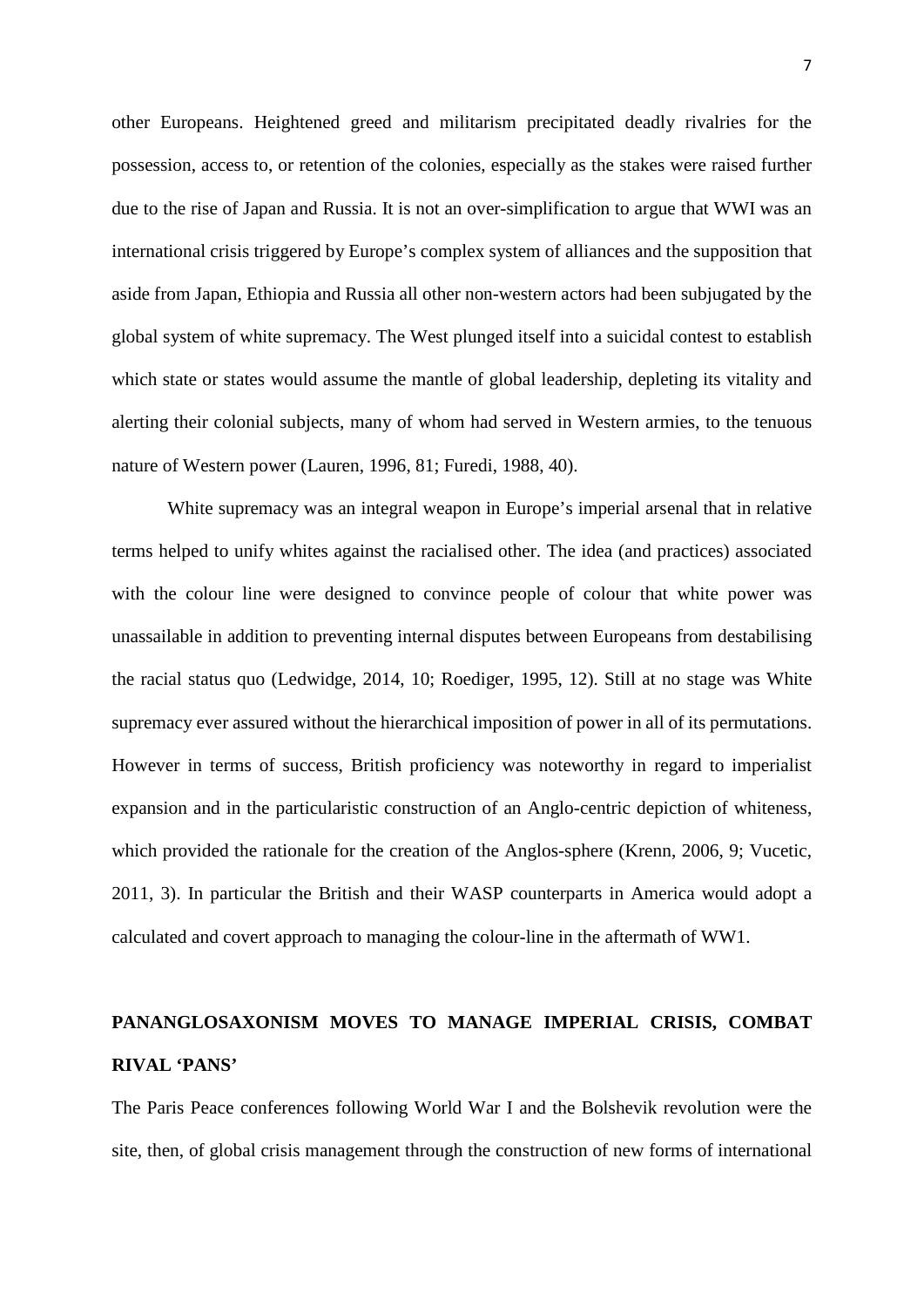organisation, and colonial redistribution and reform. Vitalis (2015) has ably demonstrated the imperial-colonial mindsets of American founders of the discipline of IR which was consciously understood as an instrument to comprehend and manage global "race relations". At Paris in 1919 were formed (what later became) the Council on Foreign Relations (CFR) and its British cousin, the Royal Institute of International Affairs (RIIA, aka Chatham House), two of the most influential think tanks in the Anglo-American world, which spawned imitator institutes of international affairs in Europe and the British dominions. Contrary to how we think today, identifying and managing the global colour line as the world's principal division and challenge was not something uniquely emphasised by W.E.B. Du Bois but the practical preoccupation of panAngloSaxonist elites. The CFR and Chatham House, along with their colleagues in the Foreign Office and State Department, were at the very heart of that project.

This section of the article shows the elitist characteristics of the CFR-CH, their embeddedness in the broader social, economic, and political establishments of Anglo-America, and hence their representativeness not of popular opinion but the imperial-reformistinternationalist sections of the political elite. Detailed studies show both their racialised outlooks but also their desire to sublimate racial hierarchies and issues beneath a veneer of equality and democracy, particularly through 'internationalising' or federalising overtly imperial arrangements. Empire was reimagined as 'commonwealth' – a state or community run for the common good rather than for the interests of the colonial power. The CFR's journal, *Foreign Affairs*, was the direct descendant of its forerunner review, the *Journal of Race Development*, founded in 1910 to ventilate issues related to race relations' management (Vitalis, 2015, 18). Much later, Chatham House spawned the Institute of Race Relations to think through problems of world race relations management (Furedi, 1998, 212). Chatham House itself was the brainchild of men who had helped construct the racist South African constitution of 1906, founded the imperial-reformist journal, *Round Table* as the organ of the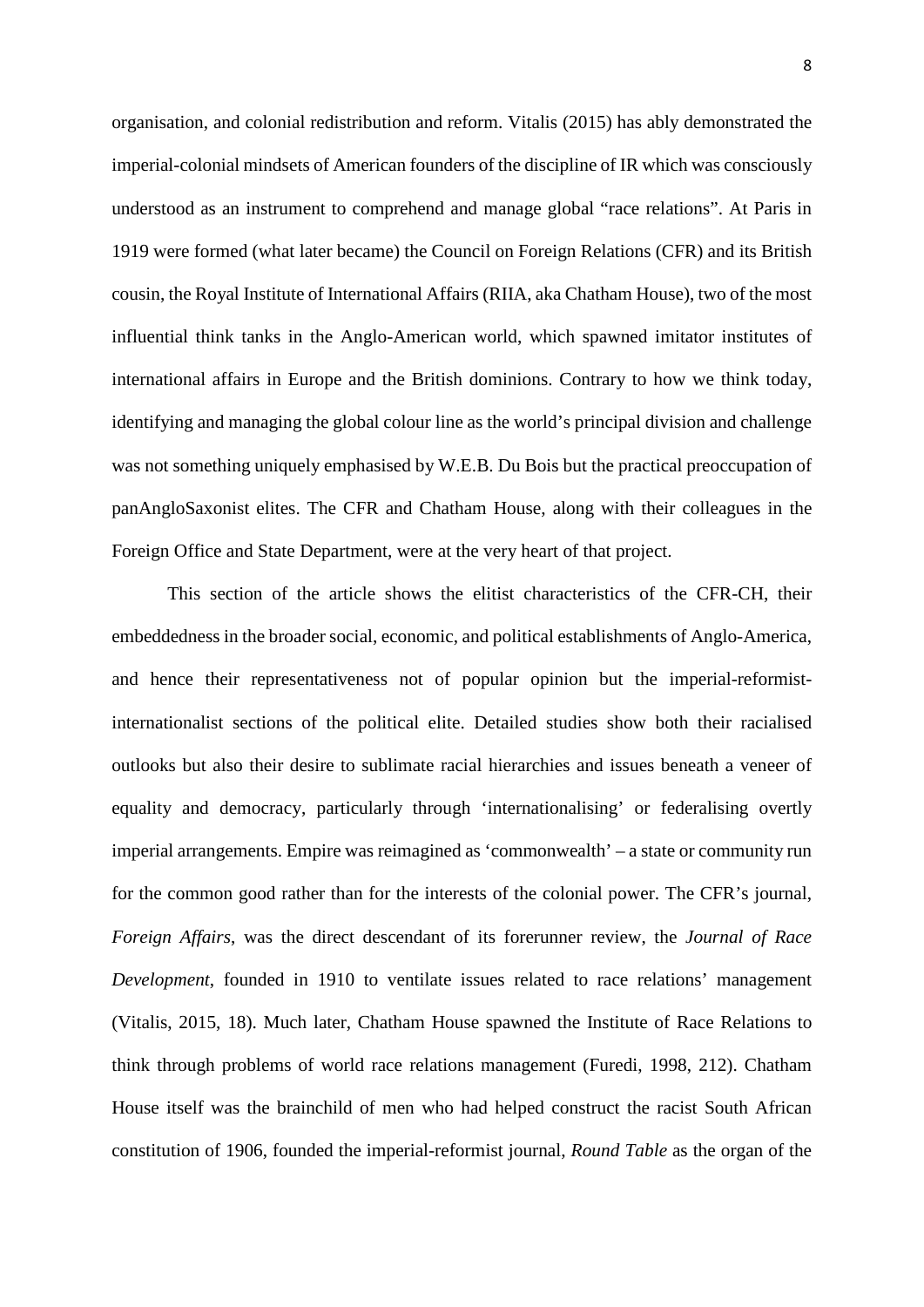Round Table movement in 1910, and saw Chatham House as the direct continuation of that line of intellectual and political development. Cecil Rhodes had bequeathed the funds that fuelled the work of the Round Table movement, which had several of its American corresponding members at Paris – such as former Rhodes scholar Whitney H. Shepardson and George L. Beer. The Paris meetings that founded the institutes were not bolts from the blue, therefore, but the outcome of definite and increasingly significant reformist tendencies in Anglo-America – 'new imperialism' and 'progressivism', respectively (Leuchtenberg, 1952- 53; Lavin, 1995; Kendle, 1975).

A detailed elite backgrounds analysis of Chatham House and the CFR's founders and leaders may be found elsewhere (Parmar, 2004; Shoup and Minter, 1977), but suffice it to say that their leaders were embedded in the upper echelons of their respective social, political and economic elites. Private schools, elite universities, extensive corporate directorships and links with the City of London and Wall Street law and financial firms, affiliations with all the main political parties, governmental, colonial and military experience, membership of elite gentlemen's clubs – all feature strongly in the collective profile of CFR and Chatham House leaders. They were 'Wasps' – white anglo-saxon Protestants – steeped in colonial-imperial attitudes, experience and worldviews. They saw national and international issues as intimately related – and the nation state as an anachronism. Hence they favoured international organisation, but with Anglo-American power at its head. They were funded by major Anglo-American financial institutions like J.P. Morgan and great corporate foundations – particularly Rockefeller and Carnegie and, later, Ford (Parmar, 2015). Wall Street and the City of London bankrolled the think tanks that several of their number helped to found, lead and develop into influential institutions in policy-oriented deliberations and elite and attentive opinionmanagement (Lippmann, 1922).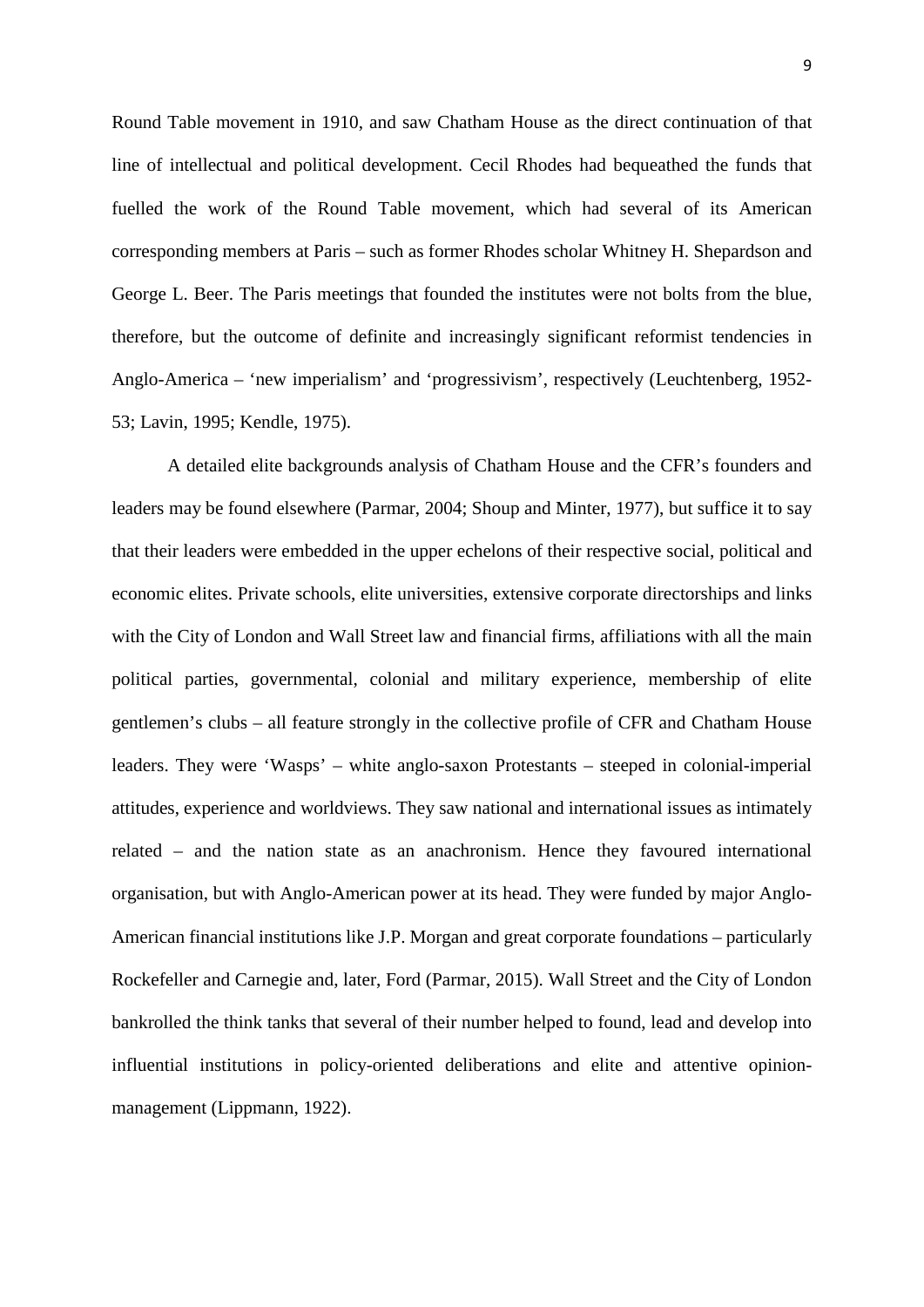Hence, it is unsurprising that Chatham House leaders such as Lionel Curtis and Frank Ashton-Gwatkin were at the forefront of articulating their mission as managing a world of racial division and increasing racial consciousness – which was how they defined anti-colonial movements, as 'anti-white' movements that they feared would lead to a future race war in which whites would be severely outnumbered. Silencing and sublimating racial thinking and discourse, because they feared it would only cause further division by calling attention to the matter, and reforming empire into commonwealth, and transferring colonies into 'mandates' and 'trusteeships', therefore, became political necessities to meet the challenges of a radically altered world situation (Louis, 1984, 220). Ashton-Gwatkin, a Foreign Office official at Paris and Chatham House Council member, exemplified the panAngloSaxonist desire to maintain racial separateness but suppress discussion of racial issues. In a memorandum, *Racial Discrimination and Immigration*, Ashton-Gwatkin argued that although the issues of the Pacific were fundamentally racial, there was no real solution as races could not mix or live in equality – "one or the other must be the ruling caste," he argued (Furedi, 1998, 4). It would take many decades and another global war before a Chatham House leader would admit that, historically, it was the "English-speaking peoples... [who] imposed on mankind a 'race question'" (Arnold Toynbee quoted in Furedi, 1998, 27).

The two think tanks championed science and the scientific method to emphasise their objective and non-partisan approach but interpreted in such a way as to promote imperial thinking. Lionel Curtis, for example, when noting the direct continuation under changed circumstances of the mission of the overtly imperialist Round Table movement by Chatham House stated that 'science' was a mere tactic in the long-range endeavour to preserve the fundamentals of the British empire. Sublimating overt talk about 'empire', through terms such as 'commonwealth', became Curtis's forte throughout the 1920s and 1930s (Lavin, 1995). International organisation played the same role. While international federation or Anglo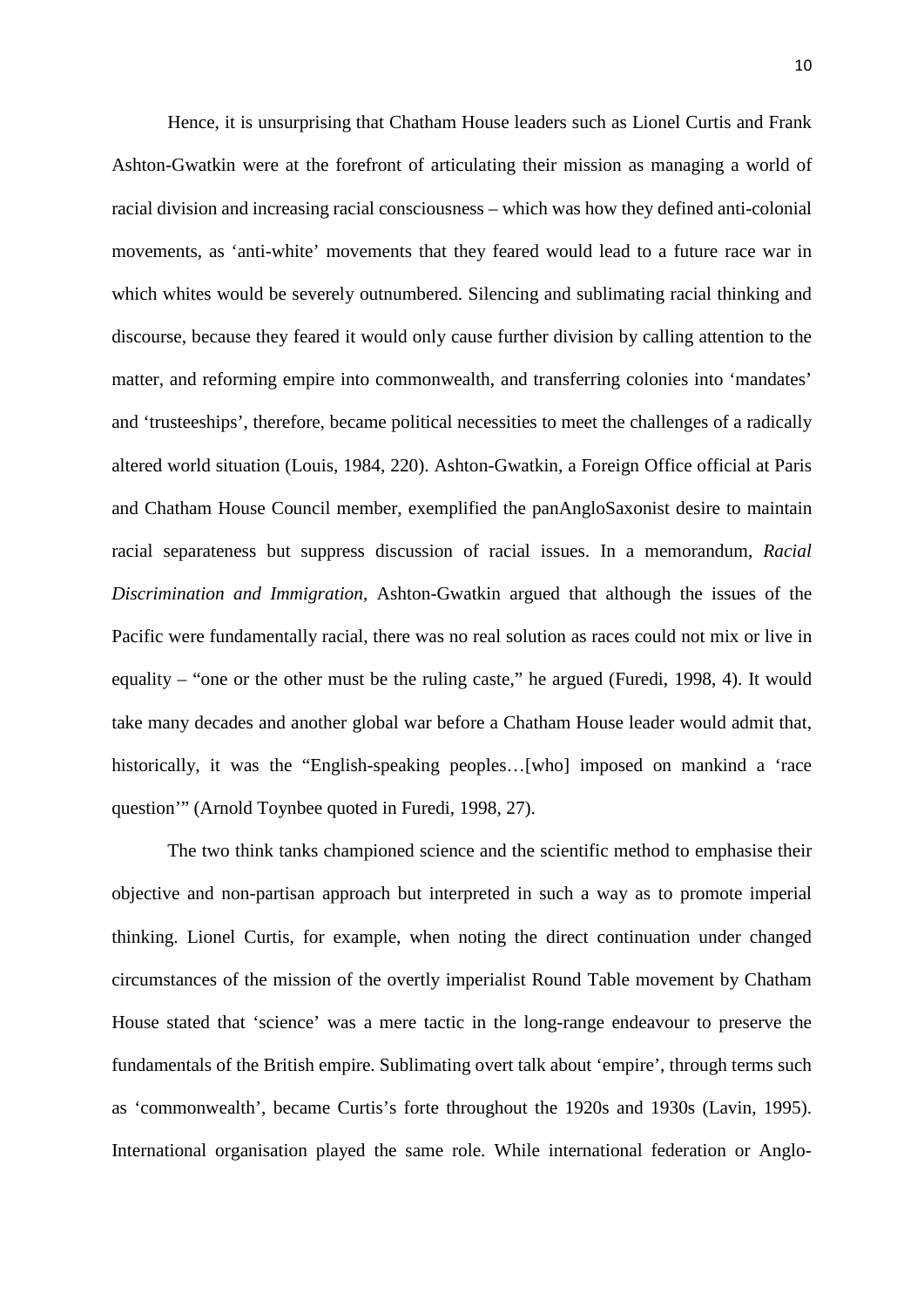American federal union were advertised as above race, power and interest, their core remained Anglo-American and heavily racialized. For instance, Curtis and American pro-federalist journalist Clarence Streit discussed how to ensure over-representation of white Englishspeaking peoples and the marginalisation of the more populous India in an international federation in the 1930s. After a long discussion of how to achieve that goal without exposing their racist thinking, which involved a thorough consideration of the means by which Deep south segregationists had stripped African-Americans of the franchise after 1865 – poll taxes, literacy tests, grandfather clauses, etc. – they decided that 'individual taxable capacity' as the basis of representation would place white, English-speaking New Zealand in pole position in the proposed federation. The "representation of the Asiatic countries like India and China", they concluded, would be reduced to "manageable proportions" (Parmar, 2004, 68). Interestingly, even members of Chatham House criticised plans for federal union: experience of federal systems in South Africa and the USA had failed to improve black people's lives; the new scheme "might turn out to be a great blonde beast," according to Hugh Wyndham, a member of Chatham House's World Order group (Parmar, 2004, 68). Barbara Wooton, another CH Council member, while supportive of "Anglo-American hegemony" preferred a broader based federation for tactical reasons – because of opposition from "a great part of the world, who do not see us as we see ourselves…" (Parmar, 2004, 68).

Curtis and the other founders of Chatham House believed, as Du Bois noted many years earlier, that "the great problems of the world now [1918] … are peculiarly problems of the Anglo-Saxon race" (Parmar, 2004, 61, 68). In 1921, Curtis went further and argued that "all policies in the last analysis now turn on the mutual relations of the white races of Europe, America, and Australia to those of Asia and Africa" (Lavin, 1984, 113). At the Paris meetings, Curtis argued that the best way to achieve the national interests of major states was through a conception of an international society, to advance a "universal interest" (Dockrill, 1980, 667).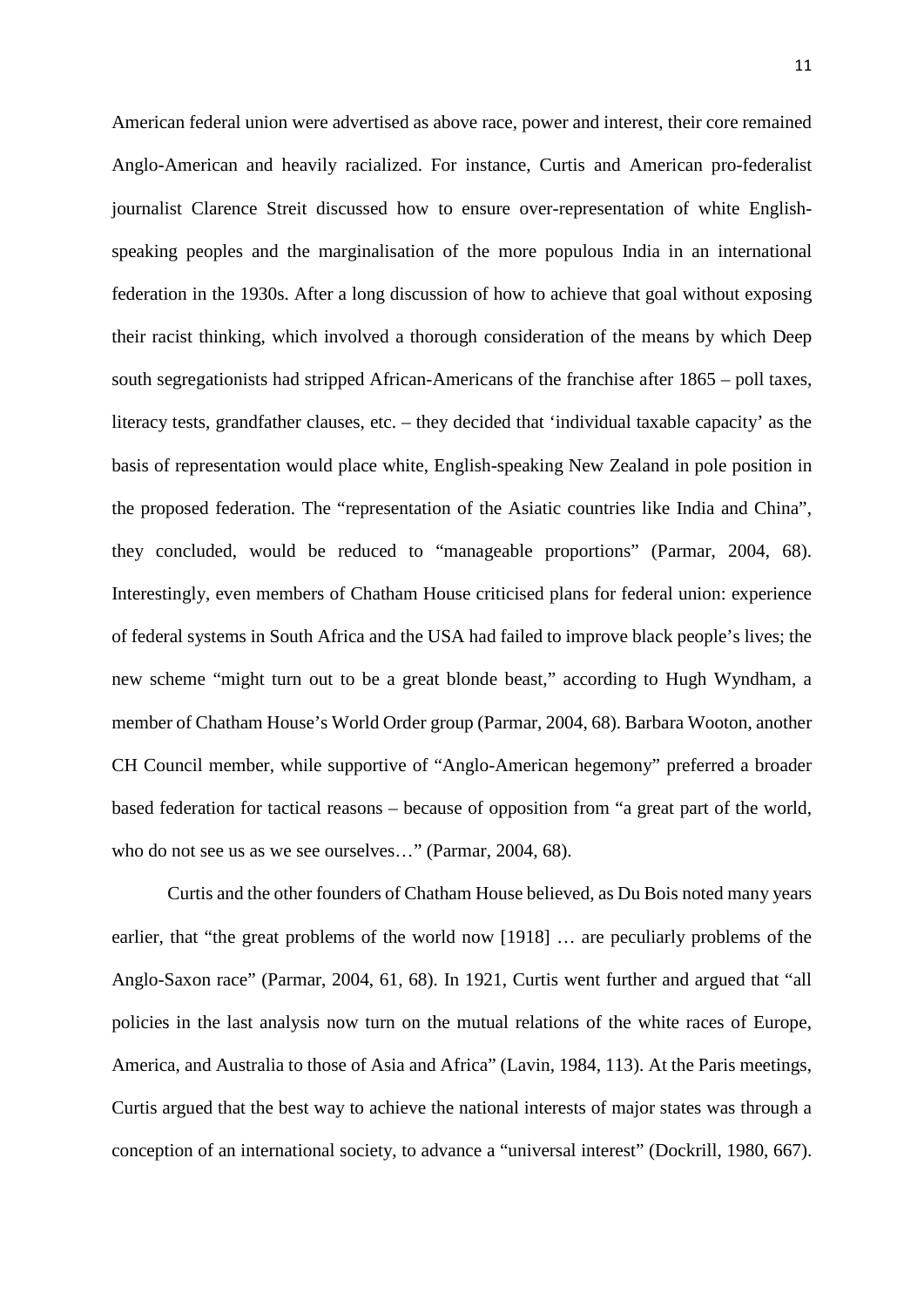Anglo-Saxonism was the view that "the civilization of the English-speaking nations was superior to that of any other group on the planet; and that the primacy of English and American civilization was largely due to their innate racial superiority" (Anderson, 1981, 12). Yet, Anglo-Saxonism was always an amalgam of biological and cultural factors; in the post-WWI years it began to stress cultural superiority and inferiority as its fundamental characteristic, quietly sublimating its overt biological-racial aspects. By World War II, George Catlin, a close associate of the transatlantic federalists, argued that by "Anglo-Saxony," he merely meant "a cultural bloc, with common traditions, habits, culture and (by and large) political views. The very core of that culture is a notion, not of race, but of freedom" (Catlin, 1941, 20). In practice, Catlin's formulation expressed all the core assumptions of panAngloSaxonism but couched in the more acceptable language of culture and morality: where there was biological superiority and inferiority there now appeared cultural capacities and deficits, requiring technical and educational aid for development of the under-developed areas.

Chatham House founding and other British delegates at Paris confronted the changed world situation head on when Japan proposed a racial equality clause in the League of Nations Covenant. PanAngloSaxonists in Paris rejected the principle of racial equality – Lord Robert Cecil, head of the British delegation in Paris and Chatham House founder, regarded the proposal as a "painful amendment" while Harold Nicolson feared its acceptance implied not only the equality of the white and yellow races but also "the terrific theory of the equality of the white man with the black" (Nicolson, 1933, 145). But the tenor of the times was reflected in two responses: near-silence on the Japanese proposal in the West, but acclaim for Japan's stand in the Afro-Asian world, propelling that power to symbolic leadership of anti-imperialist resistance. By 1935, W.E.B. Du Bois concluded that "Japan is regarded by all coloured people as their logical leader, as the one non-white nation which has escaped for ever the dominance and exploitation of the white world" (Du Bois quoted in Furedi, 1994, 27). By 1942, however,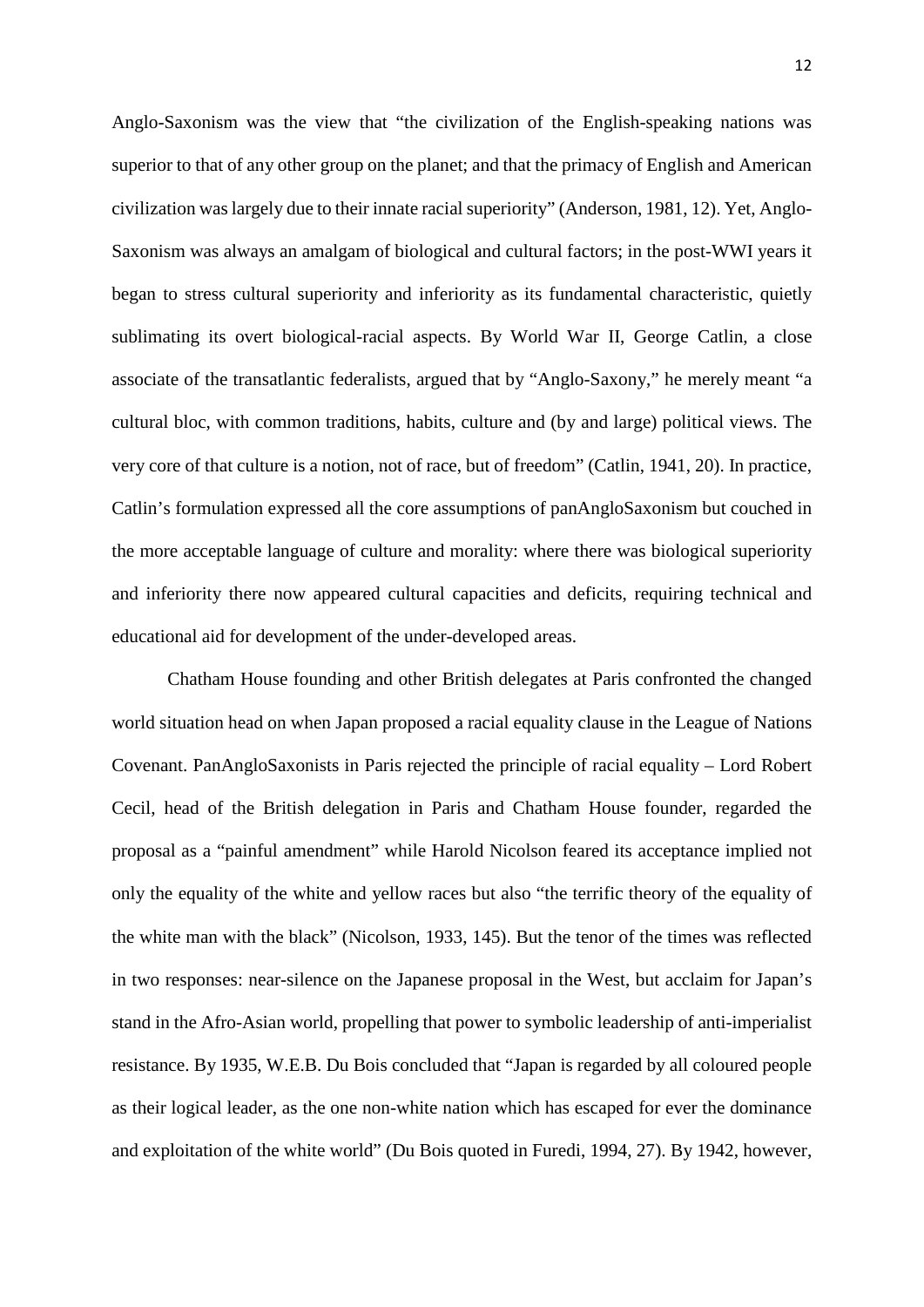State Department and Foreign Office discussions suggested that the 1919 'incident' over racial equality confirmed the impact of race on international politics and implied that the issue of racial equality needed to be handled more positively (State Department paper sent to Foreifn Office, cited in Furedi, 1998, 45). But in 1921, Ashton-Gwatkin noted that Britain, the US and the Dominions were "all equally interested in avoiding a discussion of this subject" – as Furedi so insightfully observes, panAngloSaxonist elites "regarded racial thinking as having the potential to disrupt the world system…. A shift from racial confidence to racial fear," on their part. Hence, any racial conflict would inevitably challenge the imperial status quo (Furedi, 1998, 2). The 'racial threat', therefore, came from the unwillingness of non-whites to accept white leadership (Tinker, 1977, 131).

The transformation of, and in, the world system after WWI necessitated not only race silence, so as not stir up further trouble from non-white races, but also changing the overt language of imperial power and inequality. As mentioned earlier, while the essence of racial and other power inequalities continued, panAngloSaxonist elites increasingly devised new ways to manage imperial power and strengthen the bonds of union between Britain, its Dominions and the USA. One of those was to increasingly use the term 'commonwealth' instead of 'empire'. Lionel Curtis was in the forefront of such efforts as was the Oxford scholar, Alfred Zimmern, who was close to the Round Table movement and Chatham House. To Zimmern, the League of Nations was a continuation of liberal imperialism and, with the British Commonwealth, they were the twin forces of order and peace through law, the champions of civilisation (Rich, 2002, 120). In addition, as Curtis argued, the League would also preserve Anglo-European power to retain tutelage over "those races who cannot as yet govern themselves" and, with American membership, "render obsolete the old pernicious idea of empire, rightly abhorrent to the American tradition" (Curtis cited by Mazower, 2009, 45). Beneath such schemes, as Mark Mazower argues, lay a note of racial anxiety – as articulated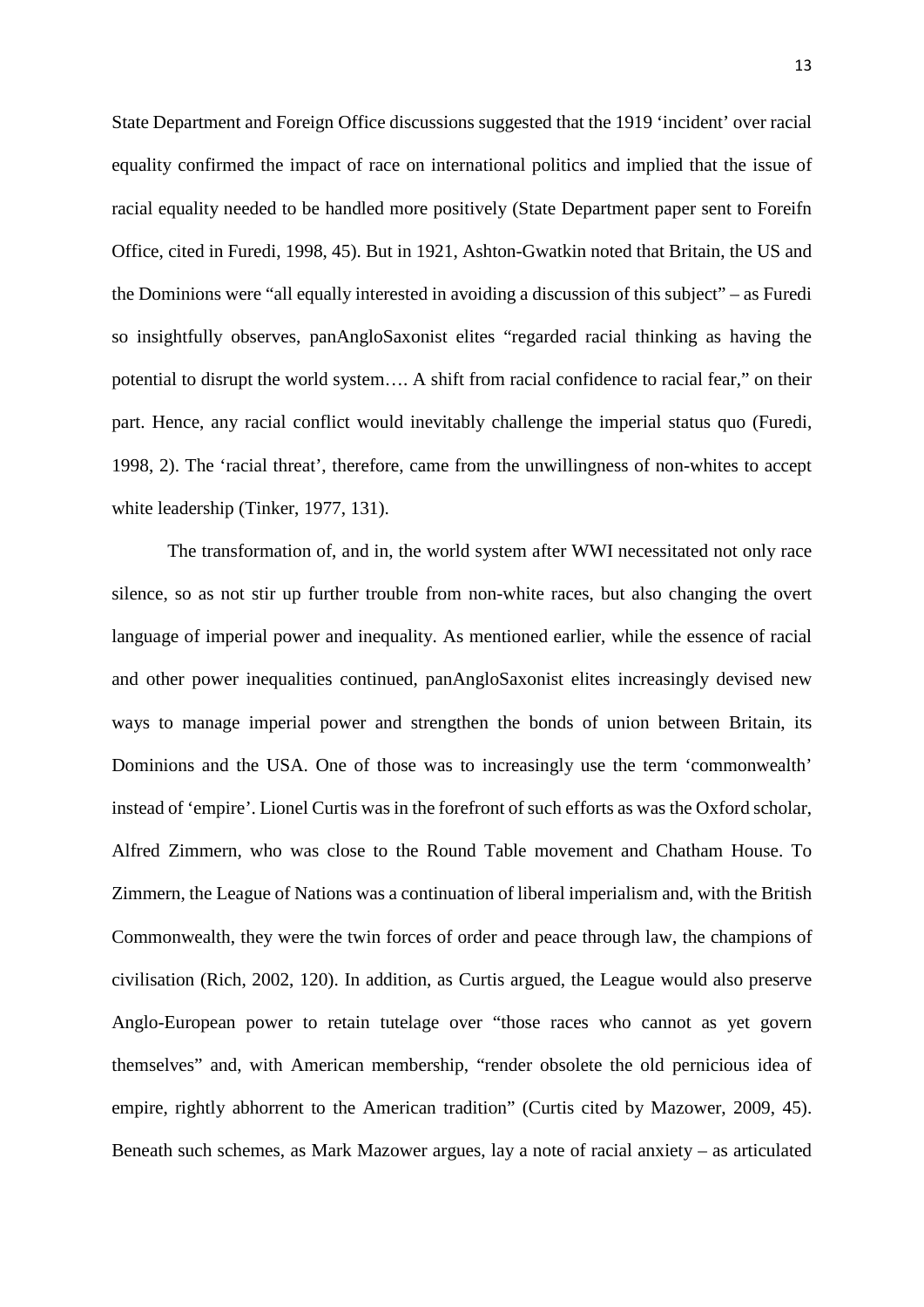by Jan Smuts in regard to the white minority in Africa – to be soothed by an international organisation of white great powers (Mazower, 2009, 48). The language of commonwealth – as exemplified in Zimmern's 1911 book, *The Greek Commonwealth*, and in Curtis's *The Problem of the Commonwealth* – elided the rather brutal fact that long-term white "tutelage" over the backward races was being sealed in a deal between white powers that did not want a repeat of WWI – a white civil war.

Race was indeed a key factor in the thinking and role of the nascent CFR at Paris. As the official history of its first fifteen years notes, in Paris were assembled thought leaders from "the same country and the same race", the best combination for an agency to create international affairs public opinion "at once charitable, sane, and well-informed…" (cited in Shoup and Minter, 1977, 12). Several leading CFR founders were part of President Woodrow Wilson's Inquiry – academic and other peace planners – and closely linked with the Round Table group – including historian George L. Beer, Thomas W. Lamont of the JP Morgan banking house, and former Rhodes scholar Whitney H. Shepardson (Shoup and Minter, 1977, 13). Wilson himself wanted to avoid heated debate or publicity on any race questions at the Paris Peace conferences: "My own interest," he stated, "is to quieten discussion that raises national differences and racial prejudices. I would wish them, particularly at this juncture in the history of relations with one another, to be forced as much as possible into the background" (Kawamura, 1977, 520). Yet, the activities of African-American scholars and activists in the US and in Paris in 1919, meant that race remained prominent and helped forge bonds of solidarity between panAfricanists and Japan (Onishi, 2007). Beer had written about the necessity of an organisation of English-speaking peoples in 1917 although couched in the language of cultural affinity as well as a conscious attempt to move away from the concept of empire and imperialism to commonwealth. As he noted, "the first savours of command; the second of service: the one of servitude, the other of freedom" (Beer, 1917, 171). Decades later,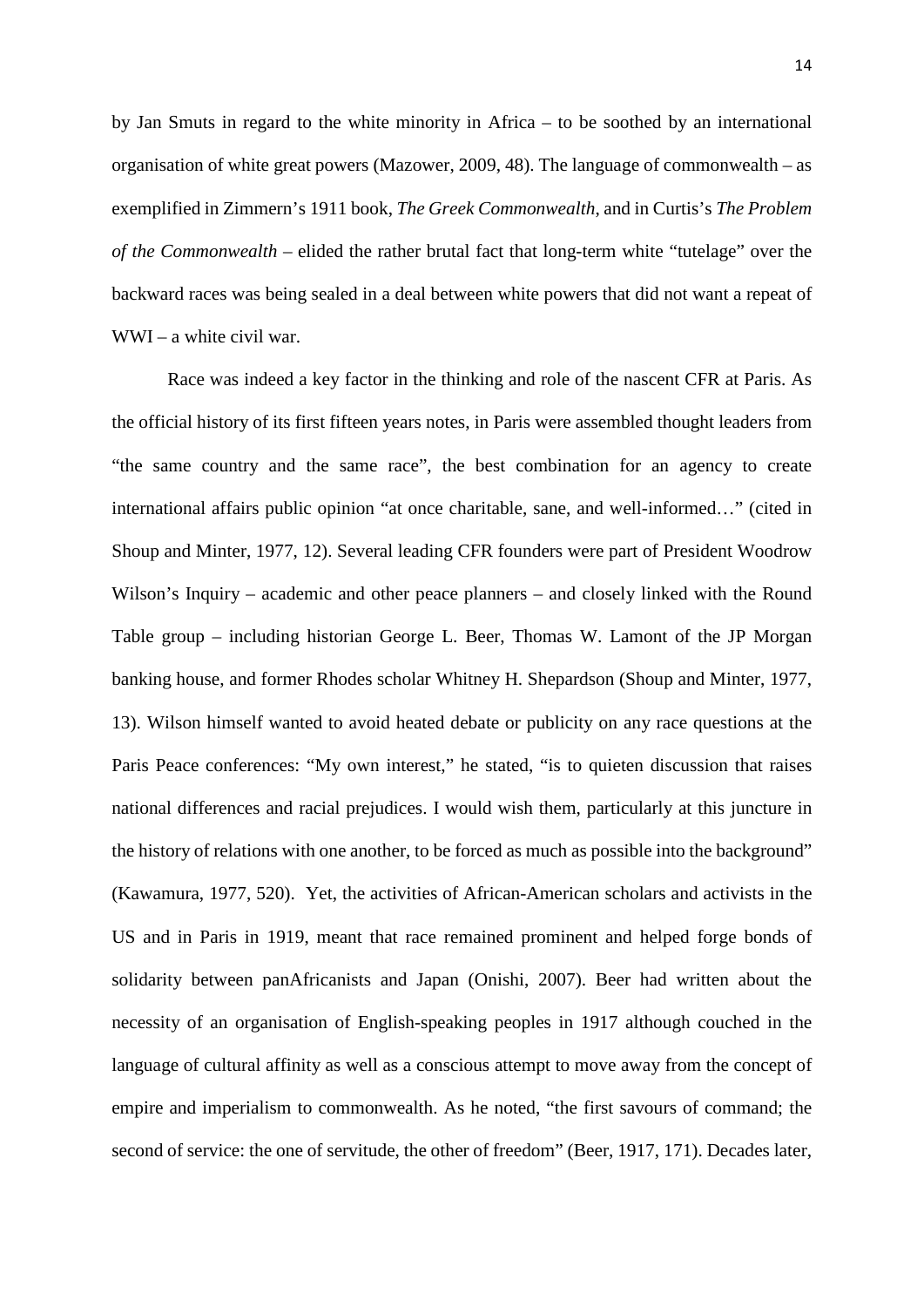during WWII, CFR leader, geographer and Johns Hopkins University president, Isaiah Bowman, essentially continued Beer's line of thought when he argued that, with the effective death of imperialism, newer forms of international governance, through which the Anglo-Americans would exercise power, were necessary – which he believed was the future role of the United Nations (Parmar, 2004, 123; Parmar, 1995). In the aftermath of Paris, however, Bowman had already noted that future global expansion would be driven by economic power rather than territorial; the governance of the globe, however, would require Anglo-American hegemony within an international organisation (Smith, 1986).

#### **THREE EXAMPLES OF THE CLASH OF PANS**

The following section will briefly explore three examples to demonstrate the global contest within which the new liberal world order was forged; they span the inter-war and second world war years.

Furedi's under-utilised study of imperialism and the global dimensions of white supremacy details the historical impact of the West's evolving racial worldview. This article suggests that the broad mass of Western and Anglo-centric scholars have not acknowledged the imperialist and racial substrata of the current world order (Hobson, 2012, is a notable exception). Consequently, the counter hegemonic struggles authored by continental and diasporian Africans have been relegated to the margins of academic enquiry except or until they have threatened to disrupt the status quo. Therefore, it is important to examine the historical roots of pan-Africanism: which was derived from centuries of racial enslavement colonization, and the brutal appropriation of Africa's mineral and human resources, which resulted in Africans mounting long term resistance movements and insurrections (Conyers et al, 2004; Geiss, 1974; Ledwidge, 2013). For example, the Haitian Revolution and other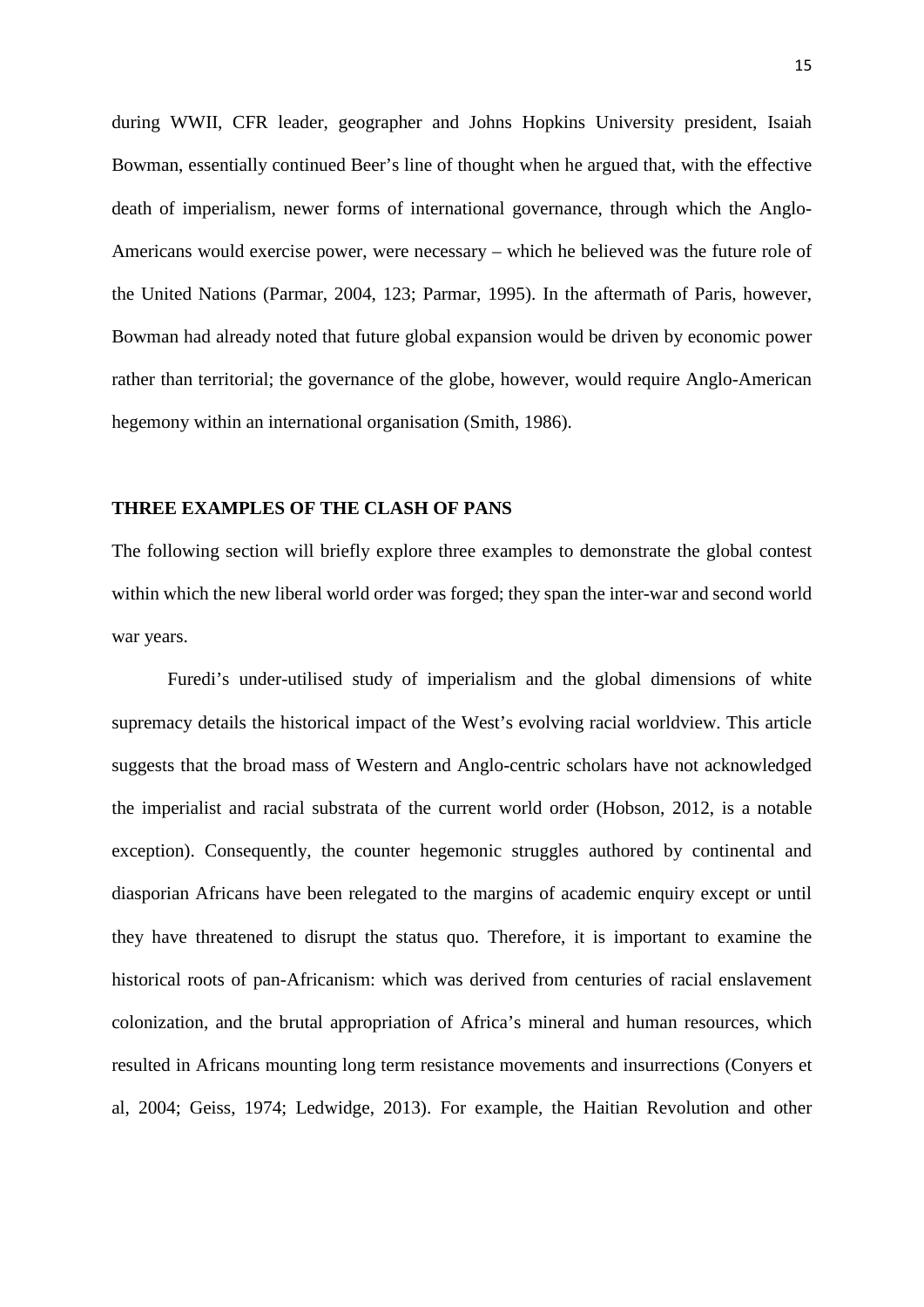insurrections within the Caribbean and North America help consolidate a counter hegemonic and self-affirming identity profile (Falola et al, 2015, 63).

Thus pan-Africanism was conceived by diaspora Africans robbed of their linguistic, cultural and ethnic identities, calling for the reconstruction of African identity within the racialized global context (Ledwidge, 2013, 25; Geiss, 1974, 11). The consequence was the rise of a small combative intellectual elite that challenged the intellectual foundations of white supremacy and propagated a gospel of African redemption at home and abroad (Falola et al, 2015, 216). Early examples of this black intelligentsia were exemplified in the writing and activism of David Walker, Martin Delaney (Clarke, 1992; Adi, 2003; Clarke et al, 1974) and the Caribbean scholar Edward Wilmot Blyden who, in 1881, called for Africans throughout the world to reclaim their Africaness'(Clarke, 1992, 27). The actions of the Black intelligentsia were the equivalent<sup>[3](#page-24-0)</sup> of those of the Western and Anglo-Saxon power elitewho had constructed and utilised a behaviourist racial power paradigm; likewise black intellectuals formulated a race-first transnational identity dedicated to the protection of African interests.

The black intelligentsia challenged the West's propaganda that Africans had no history; and the deliberate denigration of the global African personality. In short like Fanon, Cabral, Chinweizu and other Africanist theorists, the early pan-Africanists recognised that the territorial parameters of African liberation must include the decolonisation of the African mind (Falola et al, 2015; Geiss, 1974; Chinweizu, 1987). Interestingly those activists responsible for popularising pan-Africanism hailed from the Caribbean (Clarke et al, 1974; Conyers et al, 2004; James, 2000). Ironically as the  $19<sup>th</sup>$  Century came to a close diasporian Africans were constructing their race first power base, while the transnational white elite were preoccupied with the collective fears of an impending apocalyptical "race war" which they concluded threatened the status and existence of the white race. Consequently, the pan-Anglosaxonist white elite chose to adopt a modern brand of racism that invalidated the conspicuous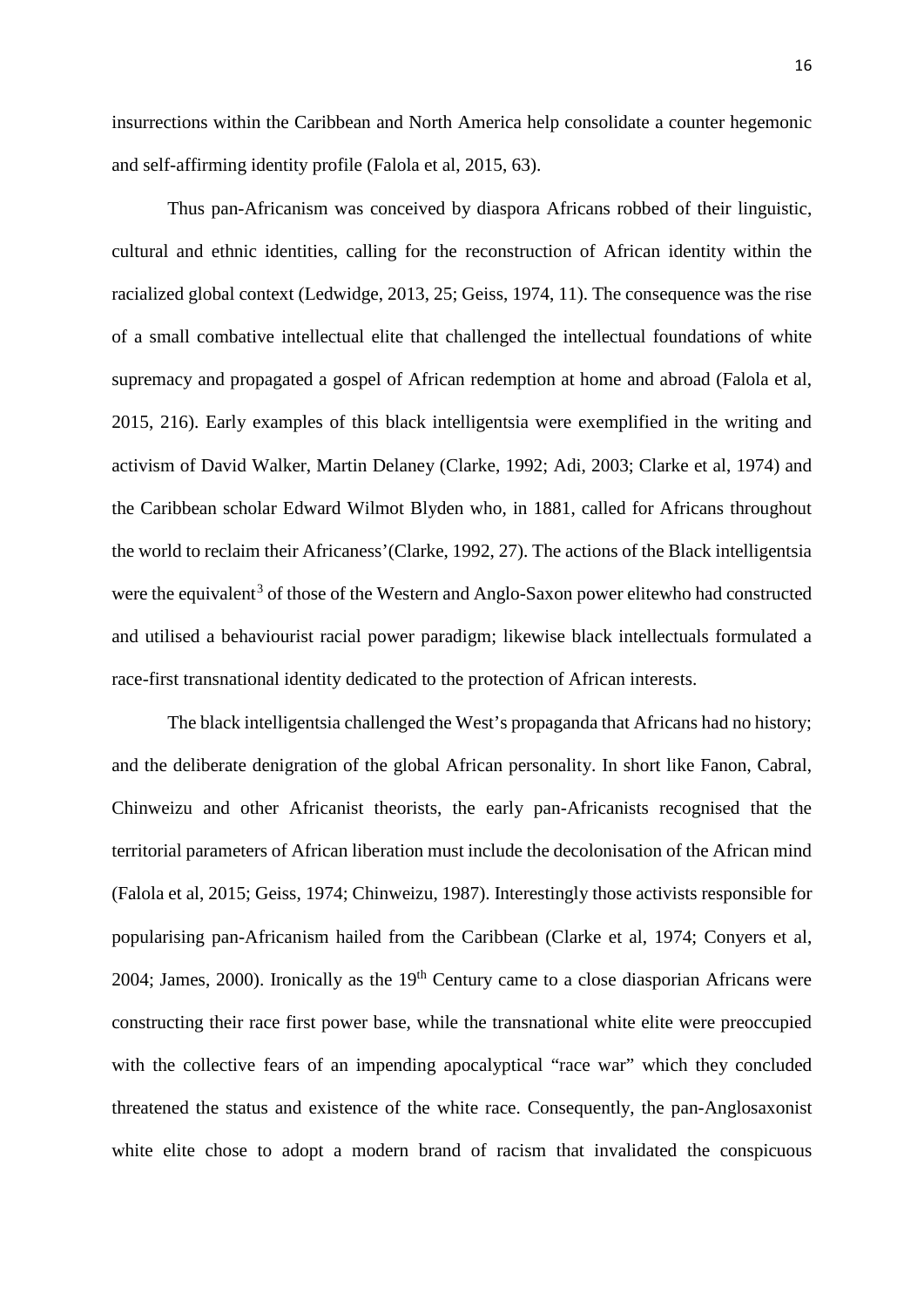propagation of white supremacy in favour of a covert liberal variant to consolidate white power; whilst simultaneously negating non-whites efforts to construct their own organic counter hegemonic theories of power like pan-Africanism.

In 1900, H. Slyvester Williams, a Trinidadian lawyer, coined the term pan-Africanism as a anti-colonial theory of International Relations at the first pan-African Conference, held in London (Ledwidge, 2013, 26; Plummer, 1996, 14). During the conference, W.E.B. Du Bois announced that 'the problem of the  $20<sup>th</sup>$  Century is the problem of the Colour-line' (Adi et al, 2003, 48). Although Williams failed to build the international pan-Africanist organisation he desired, he sounded the war horn that helped to propel Du Bois' and Marcus Garvey's forays into international relations. In addition Du Bois' internationalism helped spawn the creation of an African American foreign affairs network from 1900 through to the 1960s and beyond that played an evolving role in international politics (Ledwidge, 2013).

Although Du Bois has been credited as the father of pan-Africanism notwithstanding the role of Williams, the Jamaican born Marcus Garvey surpassed Du Bois' organisational efforts as a result of founding the United Negro Improvement Association (in Jamaica July 20th 1914), which popularised a transnational, race first brand of pan-Africanism (Meier et al, 1985). Unlike Du Bois' efforts to receive great power patronage, Garvey asked the question where is the Blackman's government and set out to build one. Garvey's vision of African liberation called for the destruction of white supremacy and the radical reconstruction of global politics (Blaisdell, 2004). Du Bois' elitist brand of pan-Africanism, conversely, was geared to persuading the white power elite to grant him entry into the establishment, explaining his post WWI request for entry into the 1919 peace talks in Paris (Ledwidge, 2013). Du Bois wanted to win concessions for the masses of colonised Africans everywhere including those in the United States (Ledwidge, 2013). Ideological differences aside, Garvey and Du Bois both intended to influence the directions of the discussions at the League of Nations, and the Paris peace talks.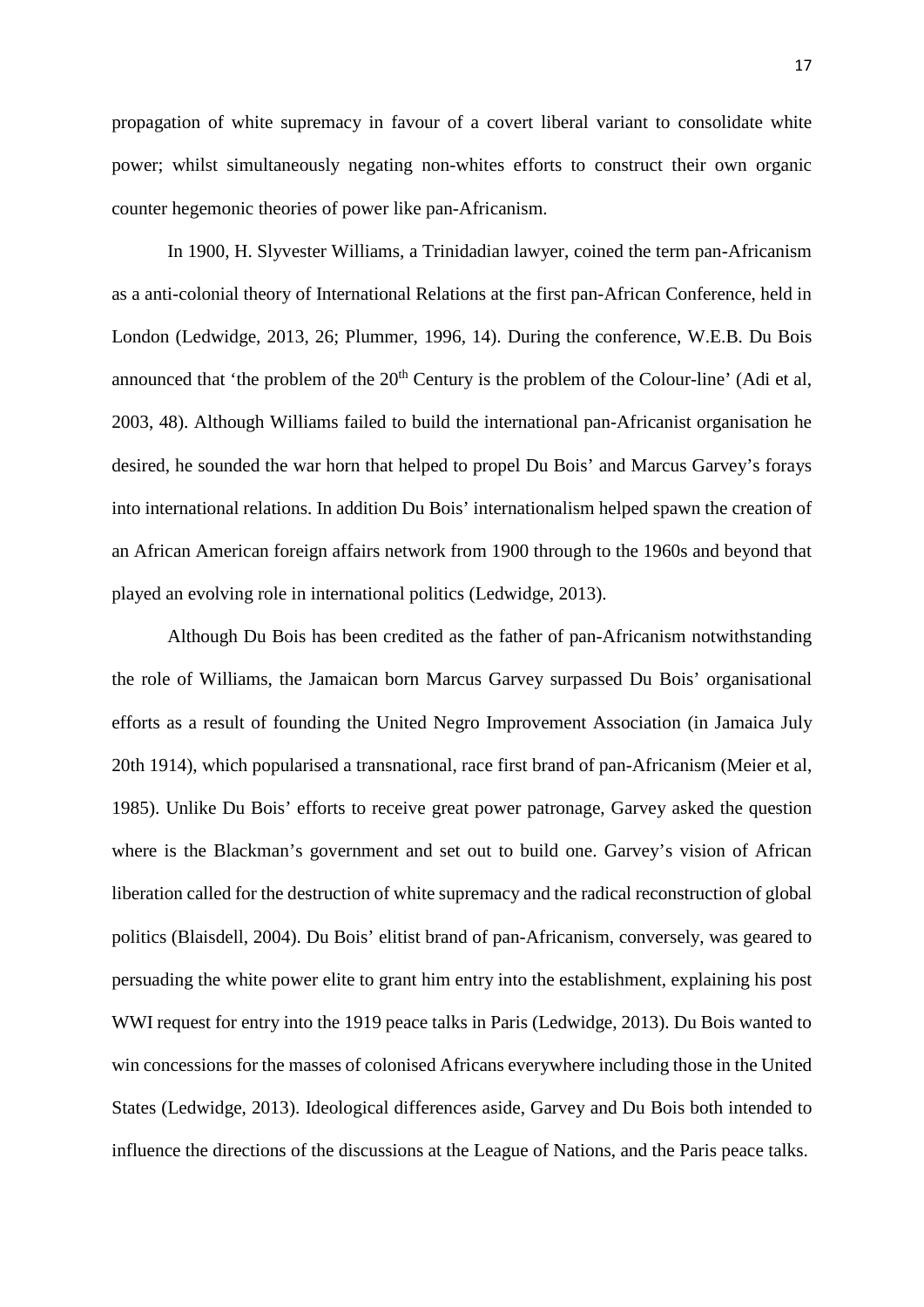The post WWI context had placed limitations on white supremacy and pan-Anglosaxonism which was imperilled due to challenges initiated by non-state actors along with protestations from Japan and China. For pan-Africanists the advantages derived from state power were non-existent as western imperialism had conquered all but three quasi-independent black Nations i.e. Haiti, Liberia and Ethiopia. Therefore unlike the elite power brokers of the pan-Anglo-Saxon and Western world the pan-Africanists had no state power through which they could advance their political agenda. Therefore paradoxically the reformist and radical pan-Africanists were reliant on appeals to the transnational white establishment committed to the maintenance of white hegemony. Unsurprisingly the UNIA and Du Bois, who were acting on behalf of the NAACP, received no significant support from the great powers. For example the UNIA sent a representative to the Peace Conference and assembled an African American delegation to petition the League of Nations, which included Monroe Trotter's National Equal Rights League, A. Phillip Randolph and Ida B. Wells; (Ledwidge, 2013, 36) but were ignored by the Wilson administration, the peacemakers, and the League of Nations. Decisively, the US State Dept. refused to issue the UNIA delegation with passports to travel to Europe. On the other hand, Du Bois was summoned to Washington DC by President Wilson's confidant Colonel House to discuss his plan to obtain six visas to enable African Americans to lobby at the peace conference in order to promote their pan-African agenda; subsequently aided by the white led NAACP Du Bois travelled to Paris in an attempt to gain access to the peace conference and to hold his own pan-African Congress. Nonetheless, faced with some obstructionism, Du Bois skilfully bypassed it by utilising his pan-Africanist network via the black French politician Blaise Diagne who persuaded the French Prime Minister G. Clemenceau to permit the pan-African Congress to meet in Paris, with attendees mainly from colonised Africa (Clarke, 1992, 216).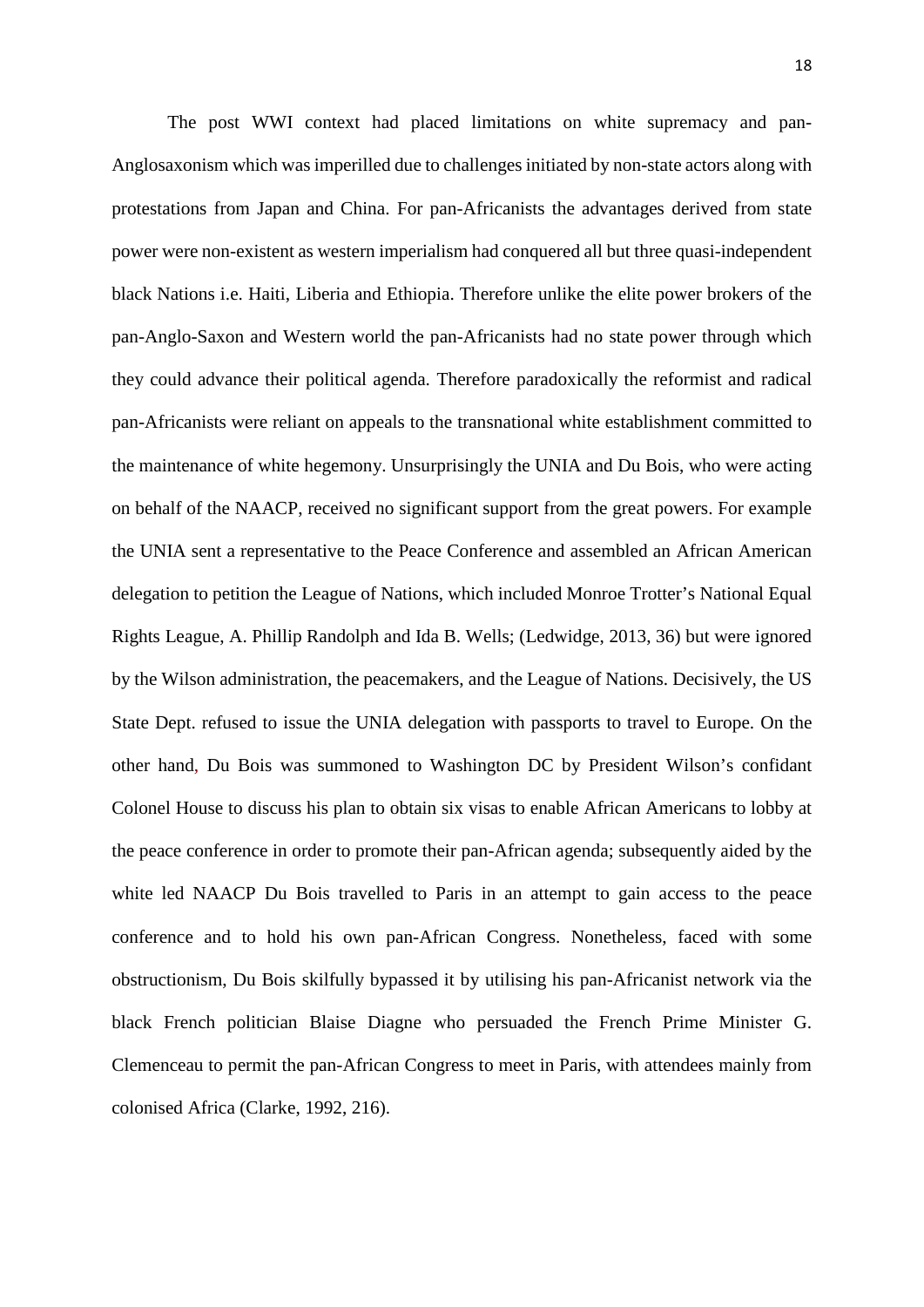Clemenceau demonstrated his soft power acumen by shrewdly differentiating France from the other Great powers by appearing to suggest that France was more racially progressive. Overall the UNIA and Du Bois were neutralised by the pan-Anglo-Saxonist elites within the British and American governments, who instigated counter intelligence plots that neutralised Marcus Garvey and crippled the UNIA (Kornweibel, 1998; Lewis, 2000). Although Du Bois had been treated to a private audience with Colonel House in Washington, eventually like Garvey Du Bois fell out of favour with the NAACP which led to his resignation in 1934 for daring to promote a form of black separatism (Lewis,  $2000$ ,  $567$ )<sup>[4](#page-24-0)</sup>, in addition his radicalism led to years of harassment from the US government<sup>[5](#page-24-0)</sup>.

### **ITALO-ETHIOPIAN WAR**

A second example of a clash between the pan-African and pan-Anglosaxonist networks occurred in 1934 as a result of Mussolini's desire to avenge white Italy's cataclysmic loss to Menelik II at Adowa in 1896, by instigating the second Italo-Ethiopian War. Mussolini's invasion exemplified the aggressive aims of white supremacy and Italy's quest to enhance its imperial status. For Africans cross the globe the assault on Ethiopia was an assault on African independence and a testament to Europe's incessant thirst for African resources. African Americans viewed the war through a racial, historical, cultural and religious lens that provoked both outrage and a desire to defend their racial honor. Italy's racial imperialism was unsurprising to non-whites, as the League's rejection of Japan's racial equality clause had signaled the West's continued support for the color line. Equally, Anglo-French inertia regarding Italy's attack on the principle of sovereignty reflected their efforts to appease Italy and their belief in racial hierarchy, hence the League's failure to assist Ethiopia was consistent with the views of two of its most important members (Ledwidge, 2013).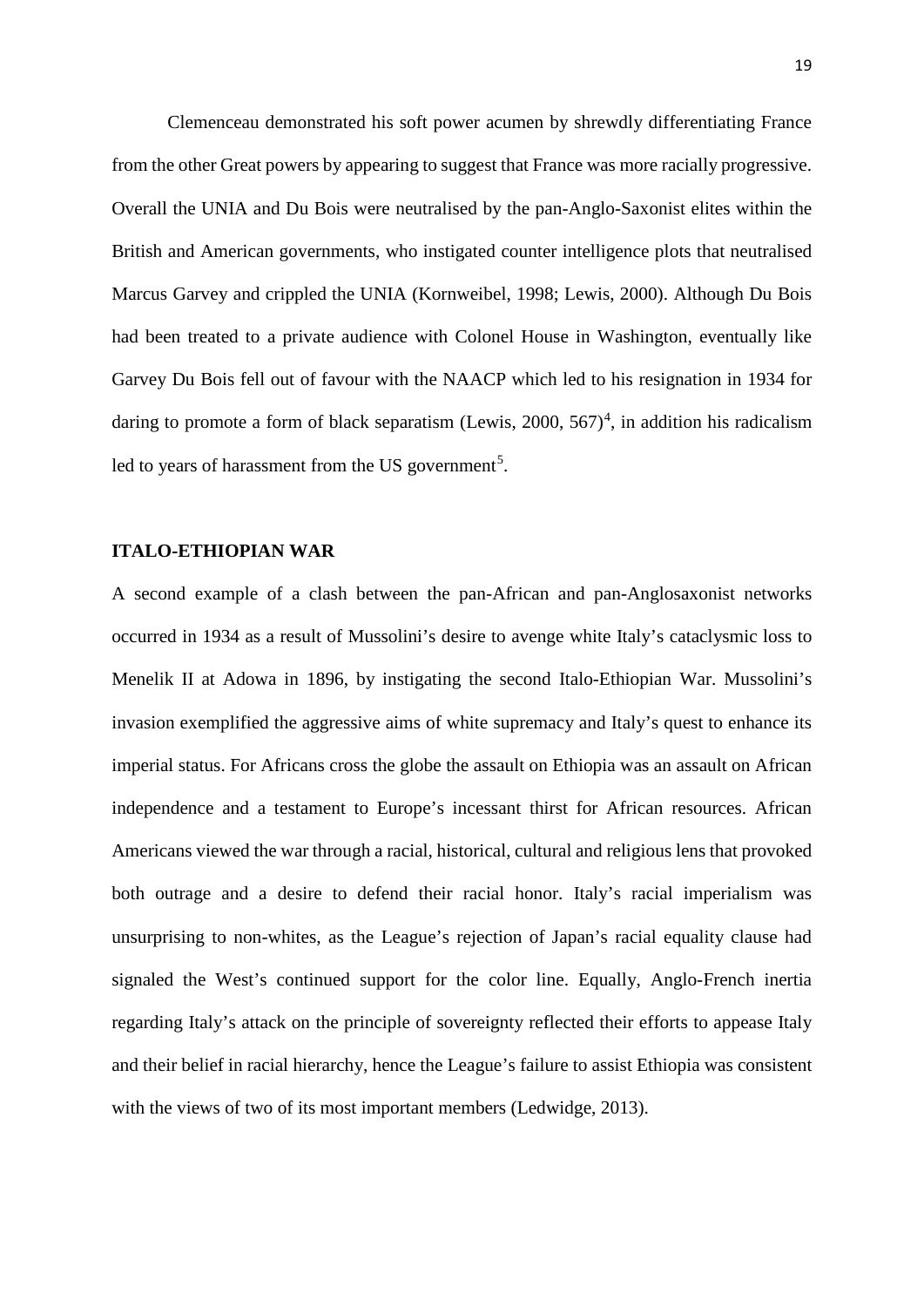In America, neutrality laws and the ethno-centric biases of the WASP elite within the foreign policy establishment and white America helped entrench support for the international colour line. Predictably, the executive branch leaned on the language of neutrality and ignored the fact that America's racial subjugation of African Americans was consistent with the racial subjugation of Africans in Africa. Henceforth African Americans championed the defense of Ethiopian sovereignty. In short African Americans and the AAFAN's defense of Ethiopia was predicated on a racial and pan-Africanist ethos, which found expression via their efforts to boycott Italian-American businesses, to provide medical supplies and recruit African Americans to fight for Ethiopia (Ledwidge, 2013, 47). African Americans also founded an array of new organizations which coexisted with and built on the fragments of the Garveyite and pan-Africanist movements. Notably the Black press' analysis of the War presented a pan-Africanist and anti-imperialist critique that highlighted the racial dynamics of international relations. Unsurprisingly, Du Bois and Garvey pointed to the conspiratorial character of Great power politics, which acquiesced in Italy's imperialist and racial agenda.

Irrespective of mainstream ideological considerations the WASP contingent in the U.S. foreign policy establishment was predisposed to ignore African Americans' efforts to safeguard Ethiopian sovereignty. The executive branch preached the virtues of strict neutrality laws in order to legitimize their failure to protect the national integrity of Ethiopia. For example, the CFR and the U.S. government ignored the lobbying efforts of the Ethiopian Research Council, backed by Howard University Africanist Leo Hansberry, Malaku Bayen, cousin of Haile Selassie, and political scientist Ralph Bunche (Ledwidge, 2013, 49). Overall the US government stifled Haile Selassie's attempts to secure economic or military assistance from Americans and specifically ceased African American attempts to fight on behalf of Ethiopia, with secretary of state Cordell Hull halting military recruitment (Ledwidge, 2013, 59). However, under pressure from Italian American lobbies, the Roosevelt administration allowed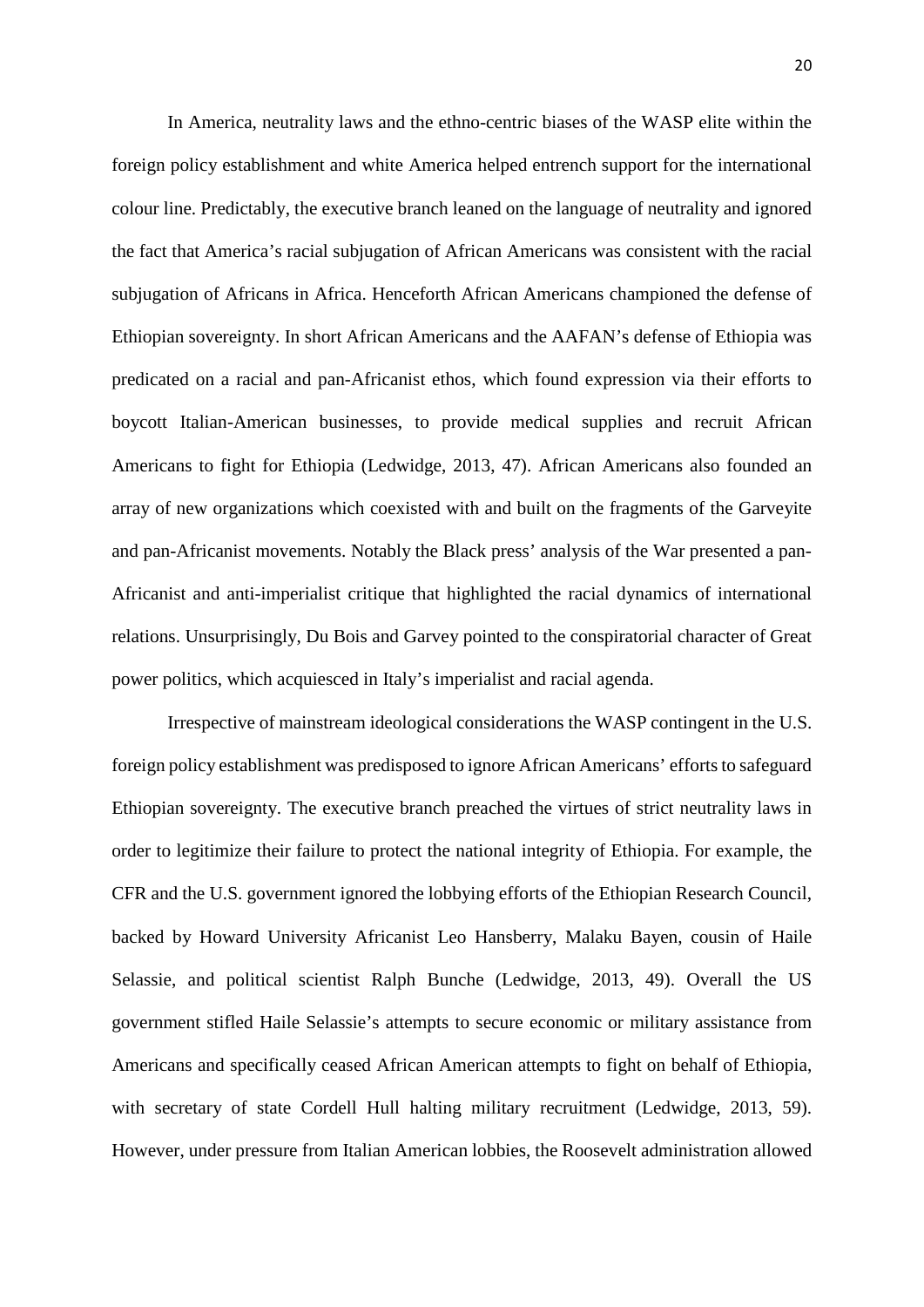Italian Americans to provide substantial economic and military aid to Italy (Ledwidge, 2013). The racial privileges of Italian Americans, neutrality laws and the racial worldview of the U.S. government, coincided with the imperialist and racial logic of the League and the Great Powers. Therefore the lamentations of African Americans and the pan-Africanist ideals of the global African constituency were eclipsed by the West's power politics and its allegiance to maintaining the colour-line in international politics.

#### **UN FORMATION**

The term WWII obscures the argument that the conflict was generally caused by acute rivalries between European nation States. Indeed, Du Bois highlighted its imperialist roots in centuries of racial oppression and the combatants' desire to become the global hegemon (Lewis, 2000; Plummer, 1996, Adi et al, 2001). Prior to America's entry into the war, the African American foreign affairs network (AAFAN) depicted it as an internecine war between white supremacists and an ascendant Japan; but over time Nazi ideology and the allies' alleged commitment to the Four Freedoms secured most African Americans support for the war. African American support was confirmed by their adoption of a transnational agenda called the Double V campaign that demanded racial equality for black people in America and abroad. In brief the African American foreign affairs network won concessions during the war and planned to lobby delegates to support the formal ratification of a racial equality clause at the Dumbarton Oaks peace talks and in San Francisco in regard to the formation of the United Nations Organisation.

In contrast to the previous two cases, African Americans' increased proximity to state actors during the War softened their calls for transnational racial equality and decolonization, as pan-Africanism was deemed too controversial even if partially acceptable (to black America). Such moderated positions won direct talks with US officials: Ralph Bunche attended the conference and "assisted the construction of 'US policy in the colonies" (Ledwidge, 2013,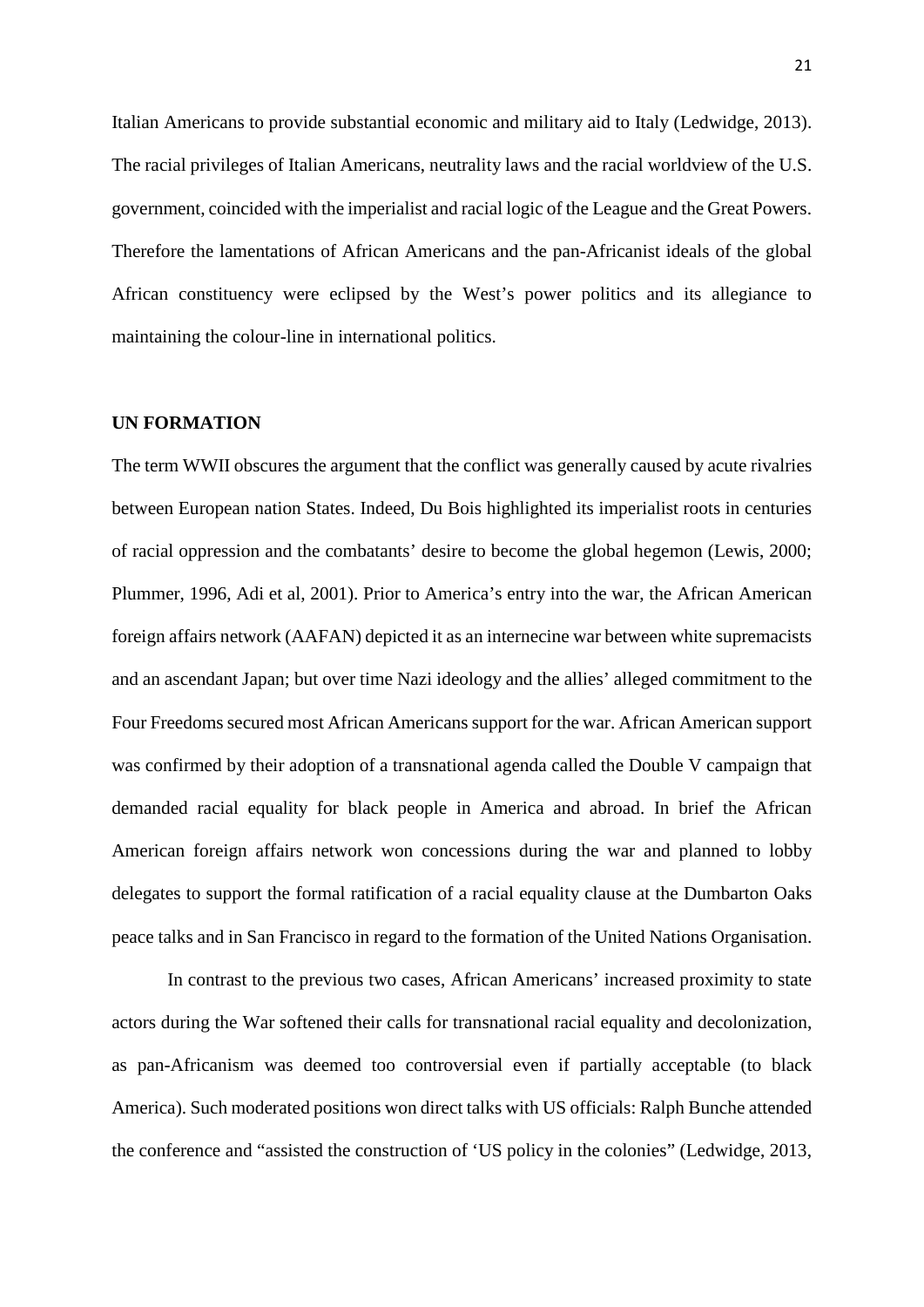97). In addition the Council of African Affairs (CAA) which was founded in 1939 by Max Yeagan and Paul Robeson who were granted access to Henry S. Villard (head of the State Department's Division of African affairs), who "promised to consider…the CAA'S recommendations to the Dumbarton Oaks Conference in relation to Africa" (Ledwidge, 2013, 97). Nevertheless despite African Americans' call for universal racial equality and decolonization, the Dumbarton Oaks accords ignored the colonial issue and enshrined the principle that the proposed UN Security Council would only accept "petitions from sovereign states" (Ledwidge, 2013, 98). In short the conference accords pursued a liberal internationalist agenda that prioritized the needs of America's WASP contingent, the Anglo-sphere and the Western power elite to attempt to keep American and global race relations and even colonialism outside of the purview of the Security Council's mandate.

The battle reconvened at San Francisco (April 1945) as African Americans and their various organizations braced themselves for another campaign to influence racially conservative Western elites. The African Americans' chief goal was to force the great powers to insert a pragmatic human rights/racial clause within the UN charter. The American establishment demonstrated its narrow vision of foreign affairs by sending an all-white delegation to the UN conference. Still, efforts for black inclusion at the UN conference paid off as the government officially requested that the NAACP send three delegates i.e. Du Bois, Walter White and Mary McCleod Bethune, all of whom became official consultants to the US delegation. While the selection of three African American consultants appeared promising, the more discerning members of the black intelligentsia noted that the NAACP was not a black or militant activist organization (Plummer, 1996, 150). Nonetheless the evidence indicates that the consultants pushed the US delegation to insert a clause that prohibited discrimination on the grounds of "Race, language, religion, or sex" (Lauren, 1996). Additionally the Soviet Union orchestrated an important strategy of underlining the US-France-Britain's abysmal record on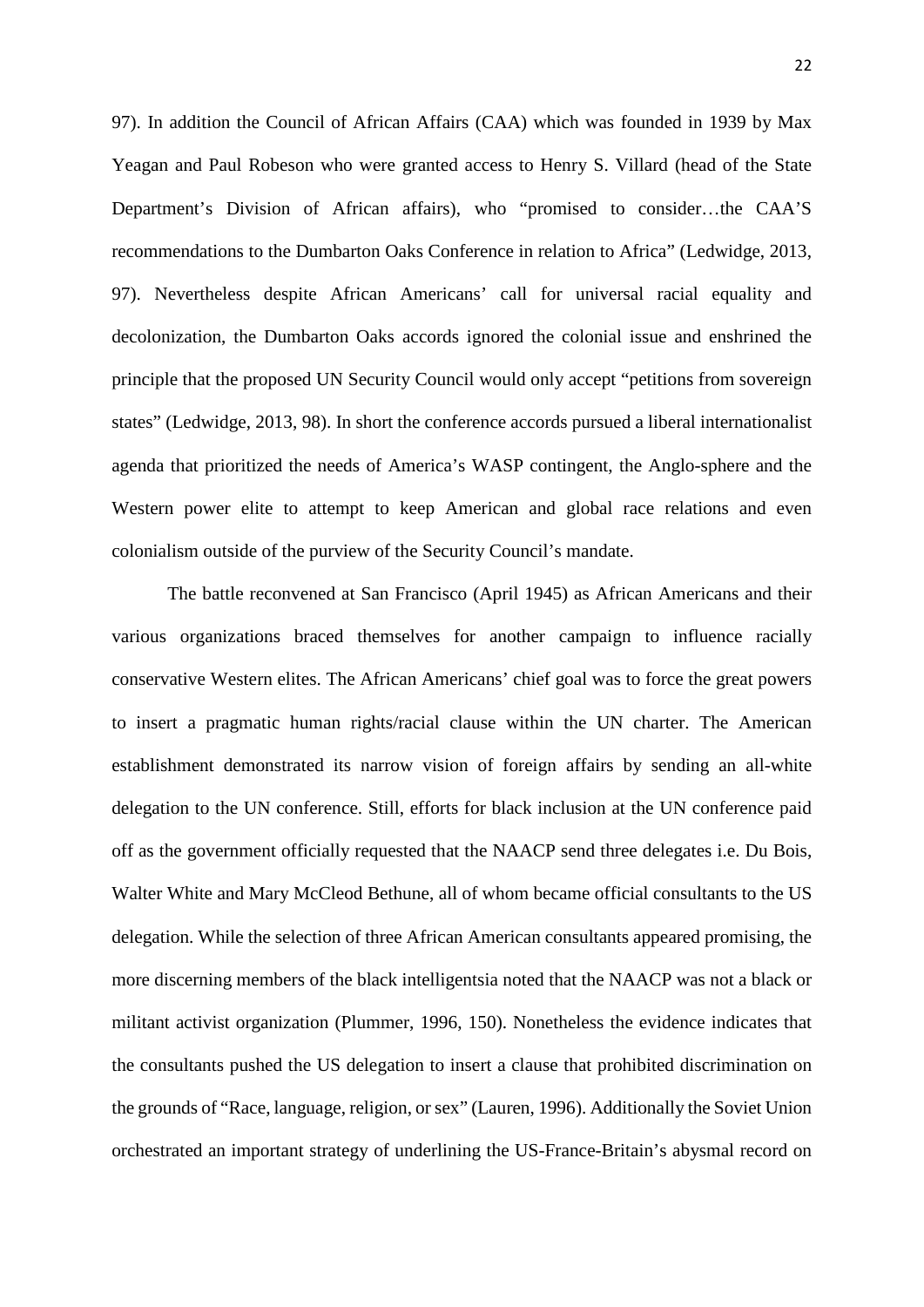racial issues and colonialism. In short the Soviets' anti-imperialist and anti-racist rhetoric was designed to undermine the capitalist system and to win allies in the non-white world.

Ultimately, the pan-Anglosaxonists and racial imperialists may have softened their language and made some outward concessions to the mythical post racial world but: The US and West ensured that the UN charter did not sanction the UN to intervene to end colonialism or racial inequality in America (Lauren, 1996; Ledwidge, 2013). Nevertheless, the language of white supremacy was toned down after WWII and moderate African Americans such as Walter White and Ralph Bunche were incorporated into the foreign policy establishment. The principle of state sovereignty was used as smoke screen to prevent the UN from having the power to intrude into America's domestic race relations or to interfere with the West's colonial holdings in Africa and Asia. In brief, African Americans' efforts to dismantle pan-Anglosaxonism and the West's racial imperialism were skillfully blocked by transnational elites who profited from the colour line that existed in America and throughout the Anglos-sphere abroad. Thus in all three clashes the pan-Africanist intelligentsia was unable to dislodge its Anglo-Saxon counterpart. In fact, in the final analysis, the pan-Africanist concept was generally abandoned in favor of a more palatable conception of international affairs, more amenable to the post war brand of liberal internationalism.

#### **CONCLUSION**

Post-1918 liberal internationalism represented a new form of racialized struggle by panAngloSaxonists against, among others, panAfricanists, to manage and channel resistance in a changing world, and develop new imaginaries for a post-racial and post-empire world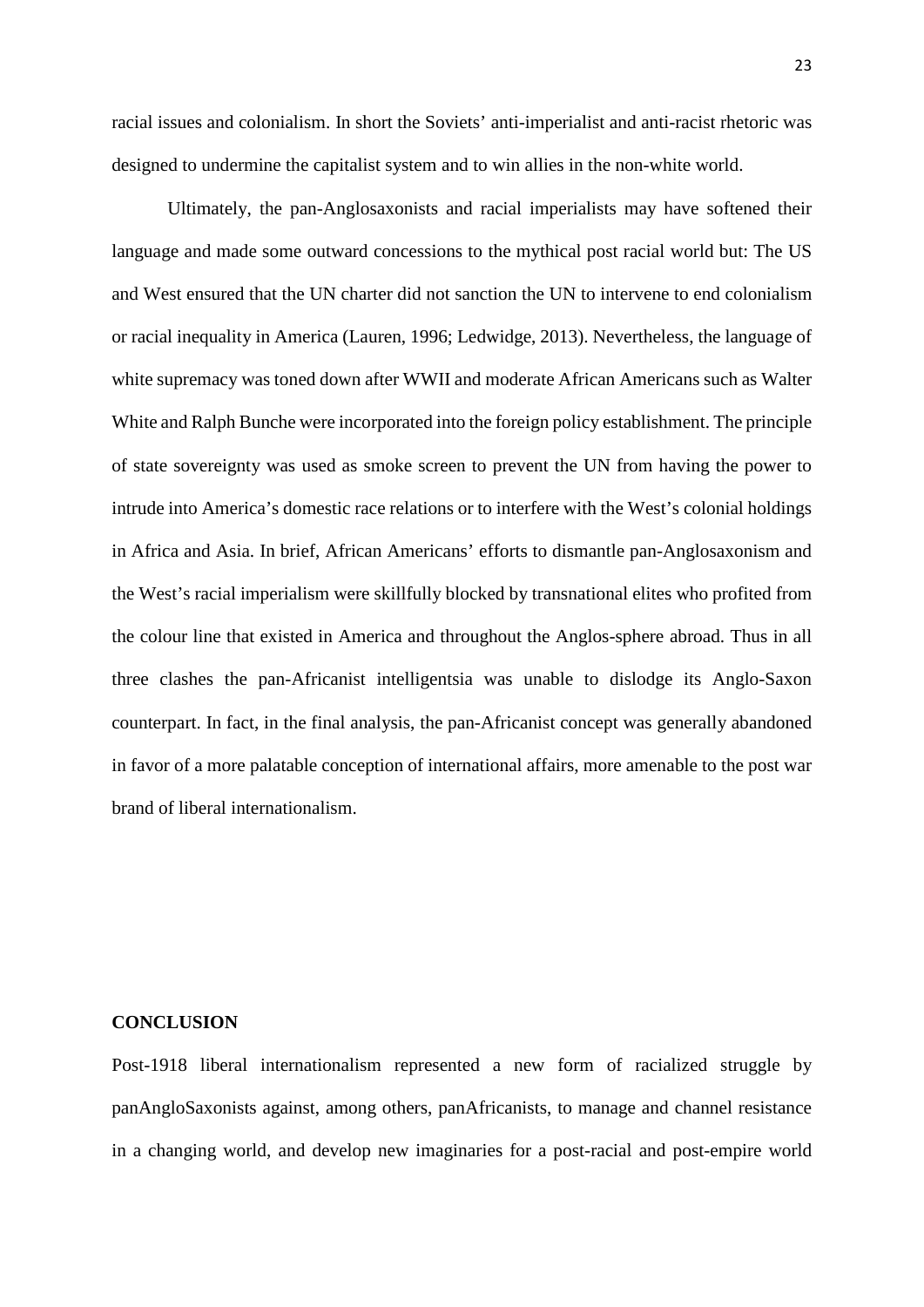<span id="page-23-0"></span>order. However, as we show above, what was abandoned was the outer shell of the racialized global order via subtle language shifts – such as from empire to commonwealth and imperialism to internationalism and by substituting notions of race for what amounted to cultural imperialism. That was still tacitly or otherwise conjoined to the racial power paradigm. The shift in actual power relations was less significant and would require violent anti-colonial wars featuring massive casualties among colonial peoples and domestic movements for change that featured both non-violent and revolutionary movements subjected to massive and violent resistance from racial majorities. In short, the foundations of the contemporary liberal world order were built on the conceptual sturdy pillars of violent and non-violent struggle and intellectual combat. Western dominance derived from a violent, racial, hierarchical and imperial order that arguably remains deeply entrenched in the current power dynamics of global politics and continues to influence the ways in which the West views "the rise of the rest" (Turner, 2014).

 $\overline{\phantom{a}}$ 

 $1$ . The term is used from a behaviourist perspective focused on the actual behaviour of elite Anglo-saxonists who, by definition, placed both overt and covert boundaries in relation to the creation of an elite and white network. We are not suggesting that pan-Anglo-Saxonism was a label those people assigned to themselves. Anglosaxonists were prepared to establish working relationship with other elite groups identified as white, while confining non-whites to the periphery of their ideological, racial and civilizational network in accordance with the racial, political and cultural status quo. Therefore, our use of the term provides an objective label to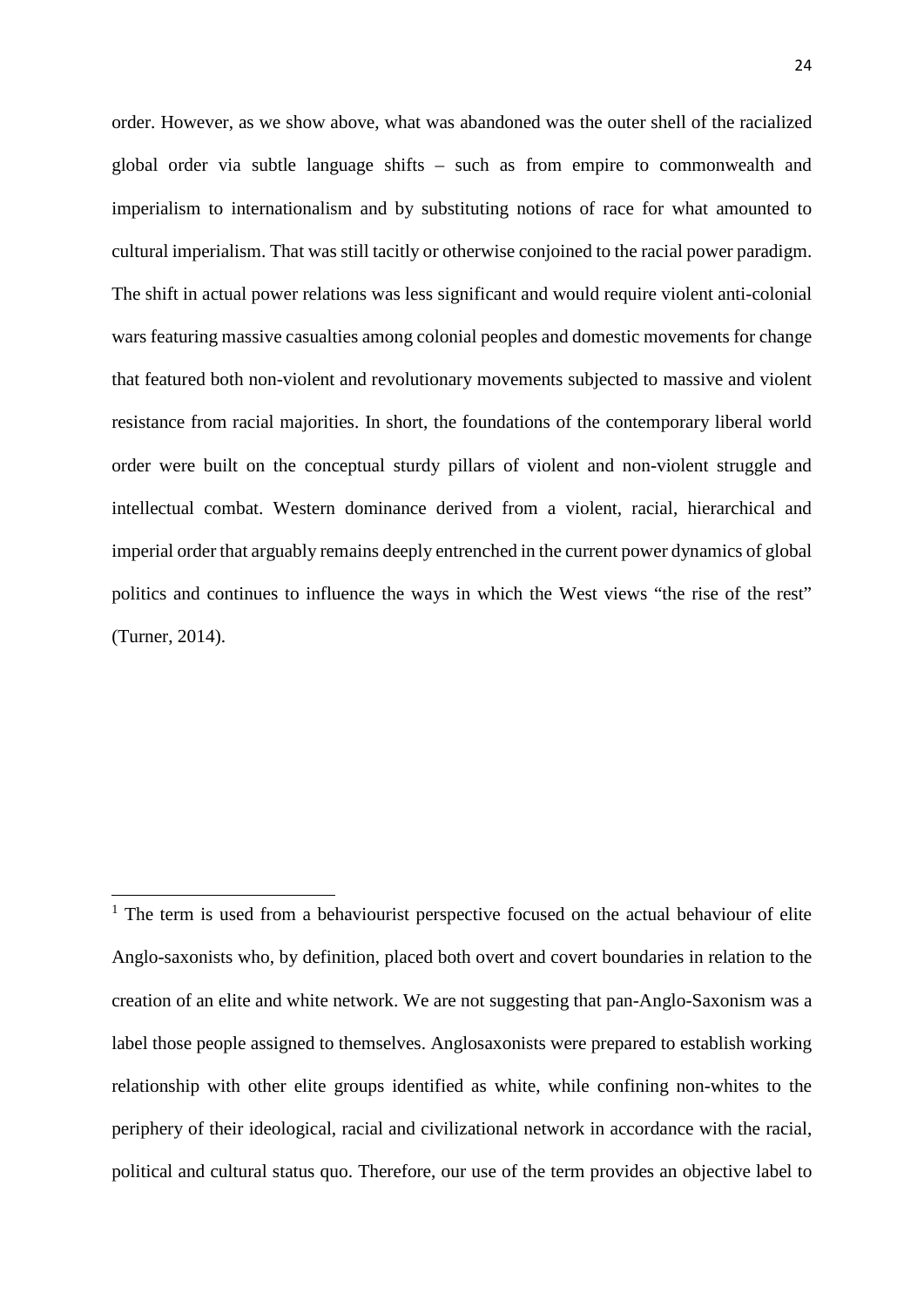highlight the beliefs and actions of the aforementioned group as opposed to asserting that the aforementioned group outwardly adopted the term.

<sup>2</sup> Which included two distinctly African dynasties the Almohad and Almoravids.

<sup>3</sup> Note unlike the Europeans the PanAfricanist model of power did not include the construction of a doctrine of racial supremacy.

<sup>4</sup> However, Du Bois returned to the NAACP as director of special research from 1944 to 1948 http://www.naacp.org/pages/naacp-history-w.e.b.-dubois.

### **REFERENCES**

<span id="page-24-0"></span><u>.</u>

Adi, H. et al. (2003) Pan-African History: Political Figures from the Diaspora since 1787*.* London: Routledge.

Anderson, S. (1981) Race and Rapprochement. London: Associated University Presses.

Asante, M. K. (2007) The History of Africa the Quest for Eternal Harmony. London: Routledge.

Beer, G. (1917) The English-Speaking Peoples: Their Future Relations and Their Joint Obligations. New York: Macmillan.

Blaisdell, B. (2004) Selected Writings and Speeches of Marcus Garvey. New York: Dover Publications.

Catlin, G. (1941) One Anglo-Saxon Nation. London: Andrew Dakers.

Chinweizu, (1987) The West and The Rest of Us. Lagos: Pero Press.

Conyers Jr., J. l. et al., eds. (2004) Pan African Nationalism in the Americas: The Life and Times of John Hendrik Clarke. Trenton: Africa World Press.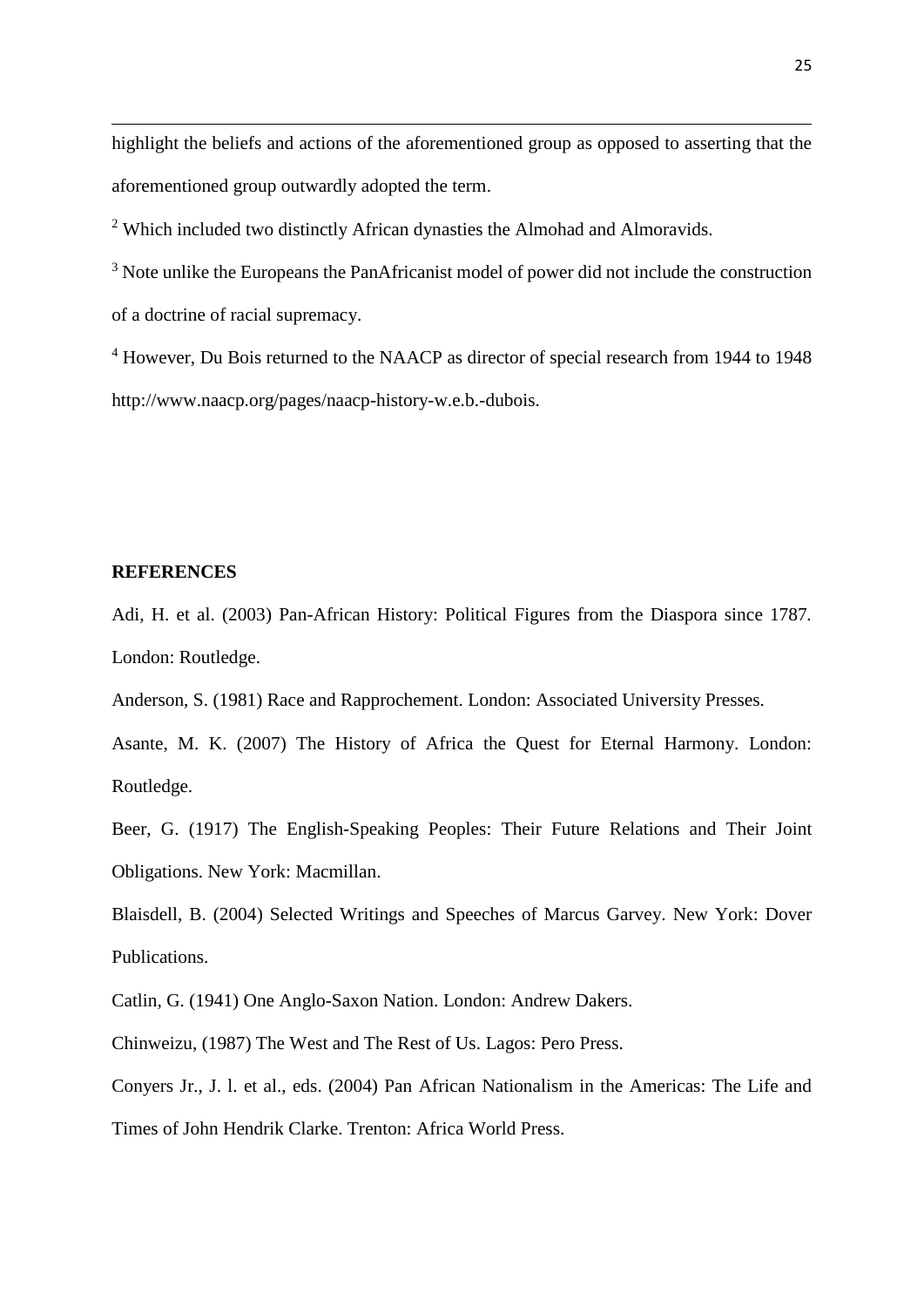Clarke, J. H. (1998) Christopher Columbus and the Afrikan Holocaust*.* New York: A&B Publishers Group.

Clarke, J. H. (1992) Notes for an African World Revolution. New Jersey: Africa World Press.

Clarke, J. H., et al. (1974) Marcus Garvey and the Vision of Africa. New York: Vintage Books.

Diop, C. A. (1974) The African Origin of Civilization Myth or Reality. Chicago: Lawrence Hill Books.

Dockrill, M. (1980) Historical Note: The Foreign Office and the 'Proposed Institute of International Affairs 1919'. International Affairs 56(4): 665-672.

Falola, T. et al., eds. (2015) Pan-Africanism, and the Politics of Citizenship and Identity. New York: Routledge.

Furedi, F. (1994) Colonial Wars and the Politics of Third World Nationalism. London: I.B. Tauris.

Furedi, F. (1998) The Silent War. London: Pluto Press.

<u>.</u>

Geiss, I. (1974) The Pan-African Movement. London: Methuen & Co.

Hobson, J.A. (2012) The Eurocentric Conception of World Politics: Western International

Theory, 1760–2010. Cambridge: Cambridge University Press.

Jackson, J. G. (1990) Ages of Gold and Silver. Austin: *American* Atheist Press.

James, W. (2000) Holding Aloft the Banner of Ethiopia. London: Verso.

Karenga, M. (2002) Introduction to Black Studies. Los Angeles: University of Sankore Press.

Kawamura, N. (1977) Wilsonian Idealism and Japanese Claims at the Paris Peace Conference. Pacific Historical Review 66(4): 503-526.

Kendle, J. (1975) The Round Table Movement and Imperial Union. Toronto: Toronto University Press.

Kornweibel, T. (1998) Seeing Red. Indianapolis: Indiana University Press.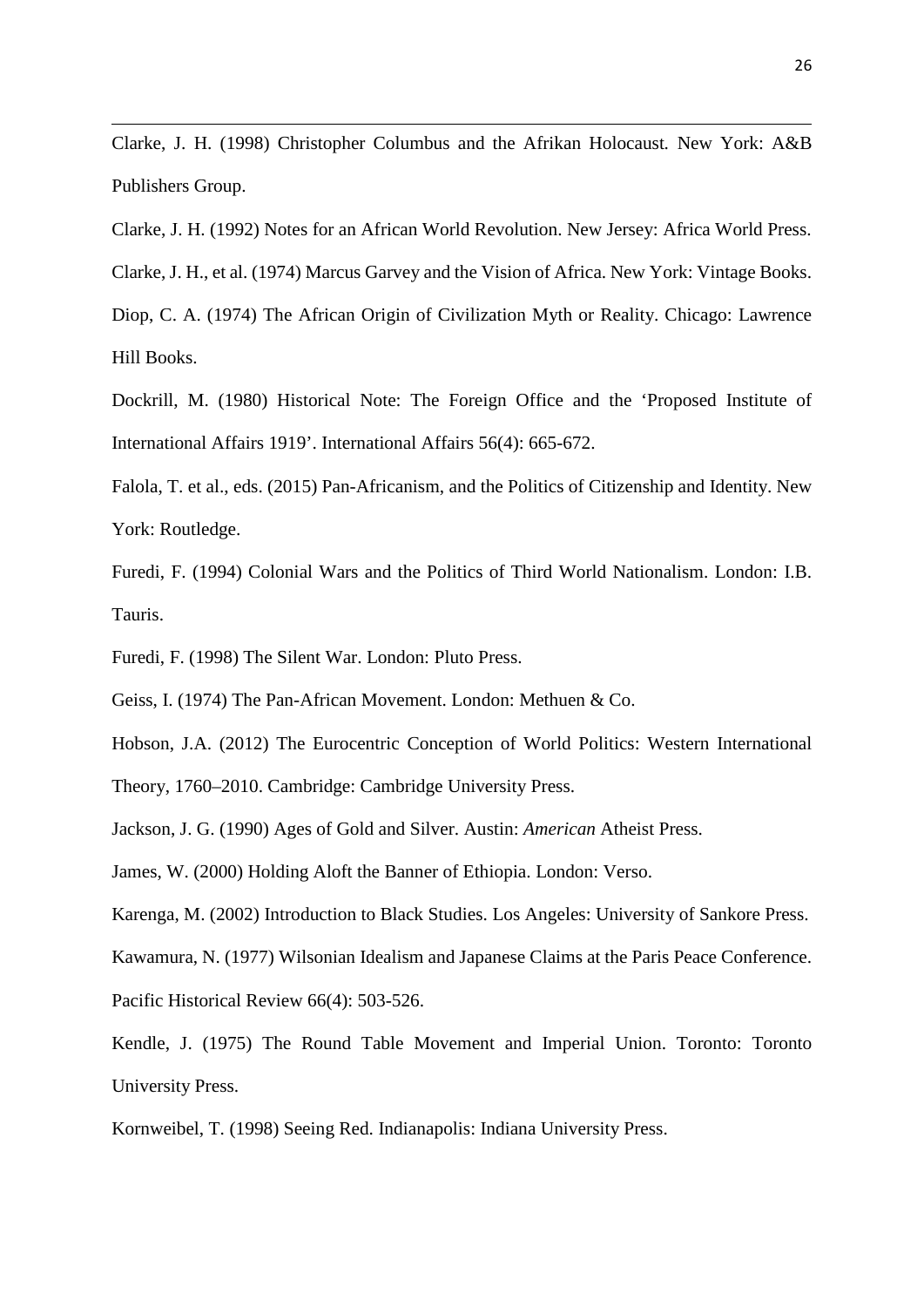Krenn, M. (2006) The Color of Empire: Race and American Foreign Relations. Washington D. C.: Potomac Books.

Lauren, P.G. (1996) Power and Prejudice: The Politics and Diplomacy of Racial Discrimination. Oxford: Westview Press.

Lavin, D. (1995) From Empire to Commonwealth. Oxford: Clarendon Press.

<u>.</u>

Lavin, D. (1984) Lionel Curtis and the Idea of Commonwealth. In: F. Madden and D.K. Fieldhouse (eds.) Oxford and the Idea of Commonwealth. London: Croom Helm.

Ledwidge, M., et al. (2014) Barack Obama and the Myth of a Post-Racial America. New York: Routledge.

Ledwidge, M. (2013) Race and US Foreign Policy: the African-American Foreign Affairs Network. Oxon: Routledge.

Leuchtenberg, W.L. (1952-53) Progressivism and Imperialism. Mississippi Valley Historical Review 39(3):483-504.

Lewis, D. L. (2000) W.E.B. Du Bois: The Fight for Equality and the American Century, 1919- 1963. New York: Henry Holt and Company.

Lewis, R., et al., eds. (1991) Garvey His Work and Impact. Trenton: Africa World Press.

Lugard, F. (1996) A Tropical Dependency. Baltimore: Black Classic Press.

Lippmann, W. (1922) Public Opinion. New York: Harcourt, Brace.

Louis, W.R. (1984) The Era of the Mandates System and the Non-European World. In: H. Bull and A. Watson (eds.) The Expansion of International Society. Oxford: Oxford University Press. Mazower, M. (2009) No Enchanted Palace. Princeton: Princeton University Press.

McCarthy, T. (2009) Race Empire and the Idea of Human Development. Cambridge: Cambridge University Press.

Meier, A., et al., eds. (1985) Black Protest Thought in the Twentieth Century. New York: Macmillan Publishing Company.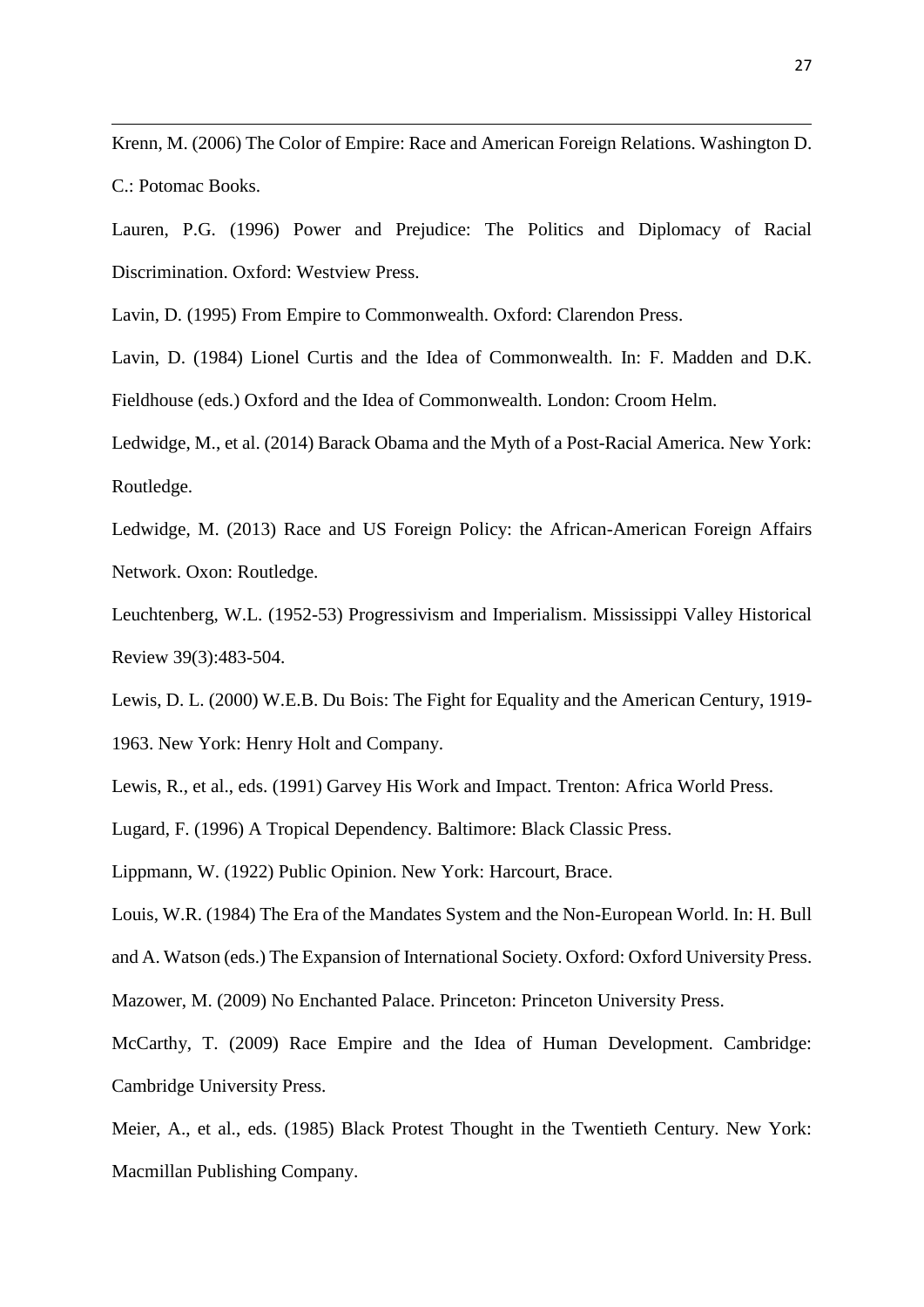Nicolson, H. (1933) Peacemaking 1919. London: Constable.

Onishi, Y. (2007) The New Negro of the Pacific: How African-Americans Forged Cross-Racial

Solidarity with Japan, 1917-1922. The Journal of African-American History 92 (2):191-213.

Parmar, I. (1995) The Issue of State Power: The Council on Foreign Relations as a Case Study.

Journal of American Studies 29(1): 73-95.

<u>.</u>

Parmar, I. (2004) Think Tanks and Power in Foreign Policy. London: Palgrave.

Parmar, I. (2015) Foundations of the American Century. New York: Columbia University Press.

Plummer, B. G. (1996) Rising Wind Black Americans and U.S. Foreign Affairs, 1935-1960. London: The University of North Carolina Press.

Rich, P. (2002) Reinventing Peace: David Davies, Alfred Zimmern and Liberal Internationalism in Interwar Britain. International Relations 16(1): 117-133.

Roediger, D. R. (1995) The Wages of Whiteness. London: Verso.

Sertima, I. V. et al. (1992) The Golden Age of the Moor. London: Transaction Publishers.

Shoup, L., and W. Minter (1977) Imperial Brain Trust. New York: Monthly Review Press.

Smith, N. (1986) Bowman's New World and the Council on Foreign Relations. Geographical Review 76(4): 438-460.

Tinker, H. (1977) Race and the International Order. London: Macmillan.

Turner, O. (2014) America Images of China. London: Routledge.

Ture, K., et al. (1992) Black Power, The Politics of Liberation. New York: Vintage Books.

Vitalis, R. (2015) White World Order, Black Power Politics, The Birth of American International Relations. Ithaca, NY: Cornell University Press.

Vucetic S. (2011) The Anglosphere: A Genealogy of a Racialized Identity in International Relations. Stanford: Stanford University Press.

Walker, R. (2006) When We Ruled. London: Every Generation Media.